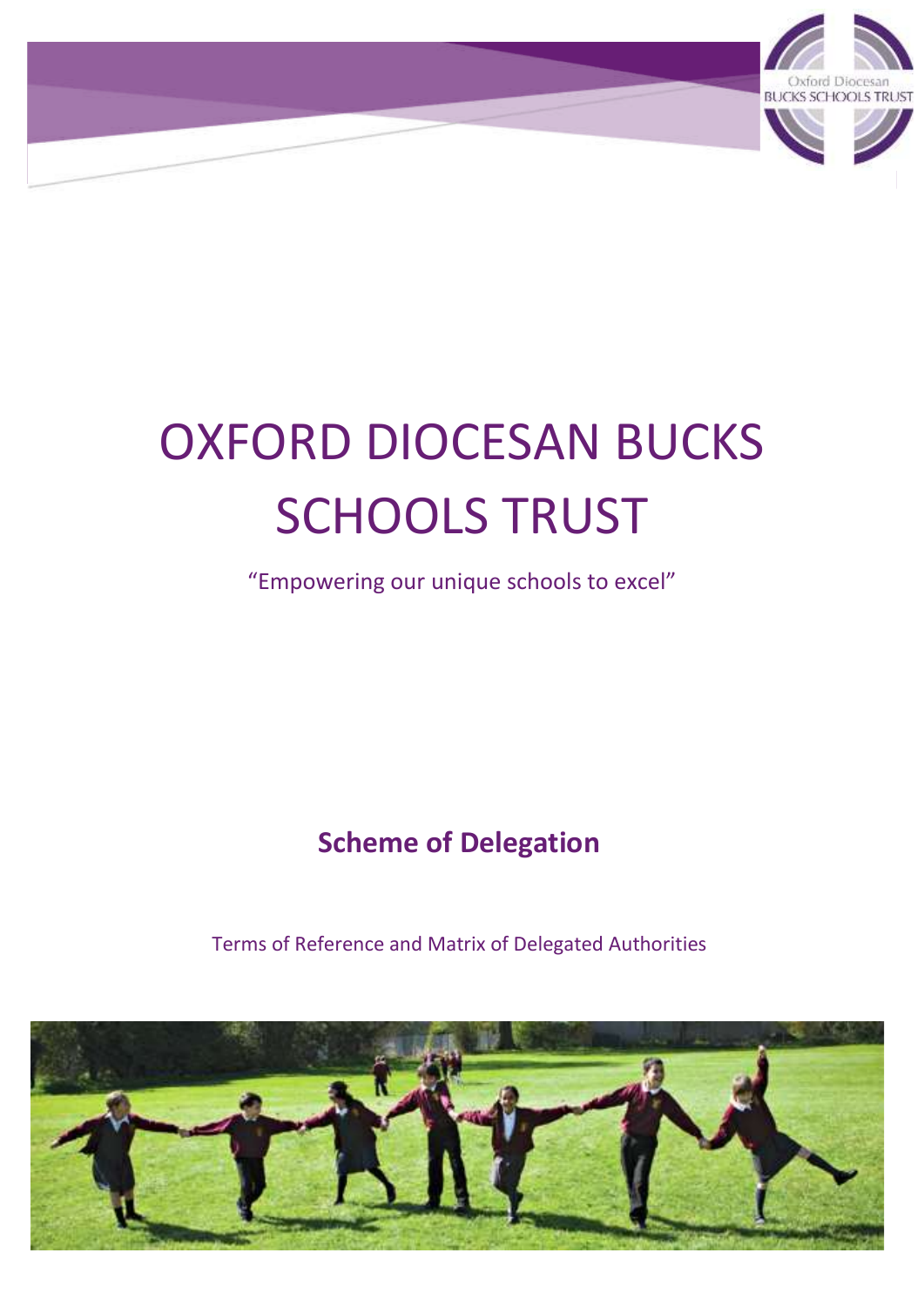

# **Table of Contents**

| Terms of Reference Finance, Resources, Audit, Pay and Personnel Committee 17 |  |
|------------------------------------------------------------------------------|--|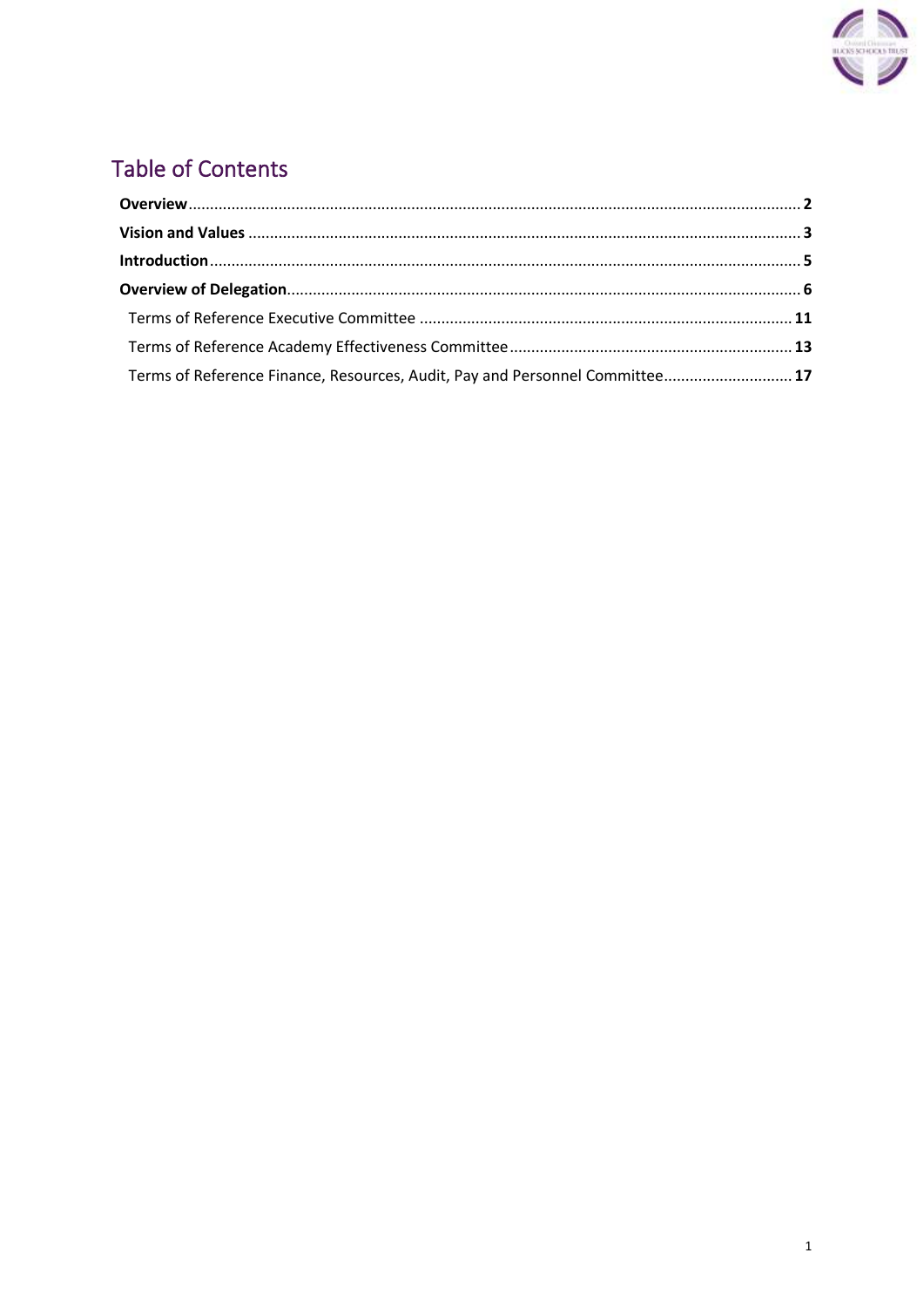

# <span id="page-2-0"></span>**Overview**

Our Trust's purpose is clear: for our pupils to achieve all that they possibly can and, in doing so, that they and their families experience the best quality of education and care. The Trust seeks to empower our unique schools to excel. This is delivered through a high level of accountability devolved to each Local Governing Body (LGB), which is supported by a "School to School" improvement model, facilitated by a core team of experienced professionals (i.e. ex-head teachers, lead inspectors) at the centre of the organisation, in partnership with the Oxford Diocesan Board of Education.

Our unique schools are highly autonomous and are committed to focus on excellence in education, ensuring they offer a broad and balanced curriculum. They are committed to being central to their community, and to working collaboratively with other schools in the Trust. Our learners and their families are also at the centre of all we do; empowered to learn and achieve; valued within our school as resilient, active and responsible citizens; served so that they develop and thrive (intellectually, socially, culturally and spiritually); aspire to educational excellence and reach their fullest potential.

Our Trust strives to enable strong and effective local leadership that is supported and challenged to recruit, train and retain quality staff; be passionate about being the best that they can be; provide opportunities for enriched learning and pathways for all pupils, and work with governors to make decisions at a local level. Our Trustees relentlessly focus on improvement. Trustees are tasked to embody our values in their contacts with our schools; to celebrate success and agree to build partnerships to develop the schools we serve.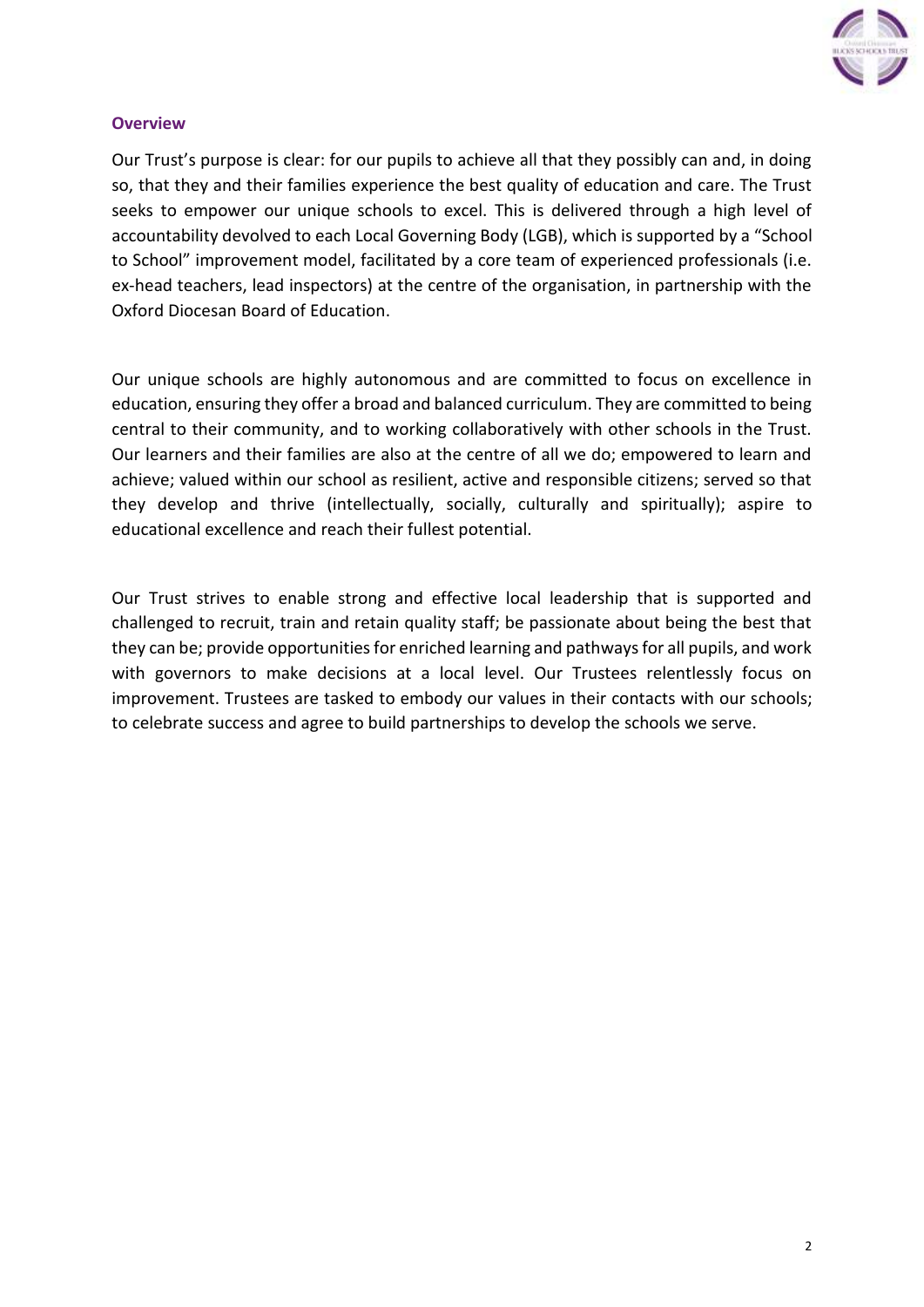

#### **VISION AND VALUES**

<span id="page-3-0"></span>**"EMPOWERING OUR UNIQUE SCHOOLS TO EXCEL"**



Each of our schools has a unique character of its own and we will work to ensure that this vision embraces all our pupils and adults, regardless of background and belief. We empower our schools to deliver a broad, enriched and exciting curriculum, coupled with a shared zest for life and learning.

We have identified 4 core values: **Inclusivity, Community, Service, Empowerment** that resonate with what we believe the ODBST Learner and Leader should follow. They reflect the values that are central to our schools and the diocese. Through our values, we aim for excellence for everyone in our Trust. Building on the uniqueness of our pupils, families and school communities, we strive to enable everyone to develop and thrive intellectually, socially, culturally and spiritually.

We aspire for every pupil and adult to 'experience life in all its fullness' (John 10:10)



At ODBST this means that everyone is accepted and supported, regardless of faith or culture. *We will strive for everyone to be given every opportunity to reach their potential.* We believe everyone is unique and everyone matters.

Many pupils and staff in our schools will come from diverse home backgrounds and our pupils will be at different stages of their own academic and spiritual journey during their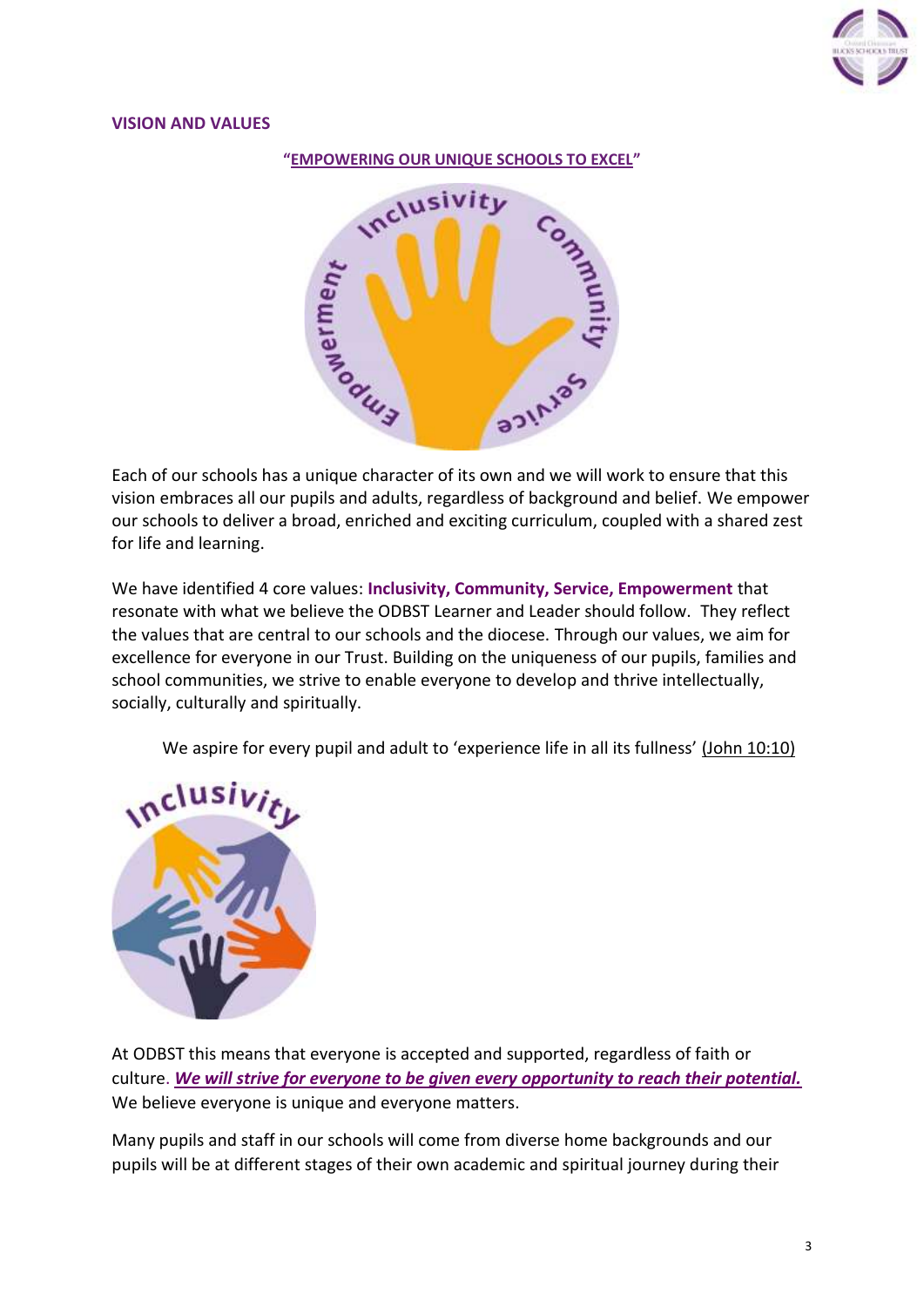

time in school. All pupils will receive support, guidance and challenge so that they are motivated, ambitious and courageous individuals who seek to be the best they can be. We embody the experience of an inclusive community, where we share our gifts, where the emphasis is on what we can contribute, rather than on what we might receive and where we give to each according to need.

*"Our differences are our strength as a species and as a world community" [Nelson Mandela](https://www.azquotes.com/author/9365-Nelson_Mandela)*



At ODBST we work in unison with all our families. *Together we learn, love, achieve and flourish.* Within our family of schools, each individual is encouraged to discover and grow their talents to their fullest potential. We believe by encouraging, inspiring and building each other up we secure the best outcomes for every member of our community. We believe quality relationships and partnerships are a central element of interdependence: all are needed and valued and each person is important. We will work together to support each other so that everyone can make a contribution and everyone feels included. We encourage everyone to have a sense of pride in their community and the wider world.

*"The minute we become an integrated whole, we look through the same eyes and we see a whole different world together" Azizah Al-Hibri*



We encourage everyone to look after themselves and others around them. **We encourage children in our schools to seek the common good in all that they do through acts of kindness.** ODBST believes that our gifts and talents are to be used in ways that will improve the lives of themselves and others. We help children to develop skills that will allow them to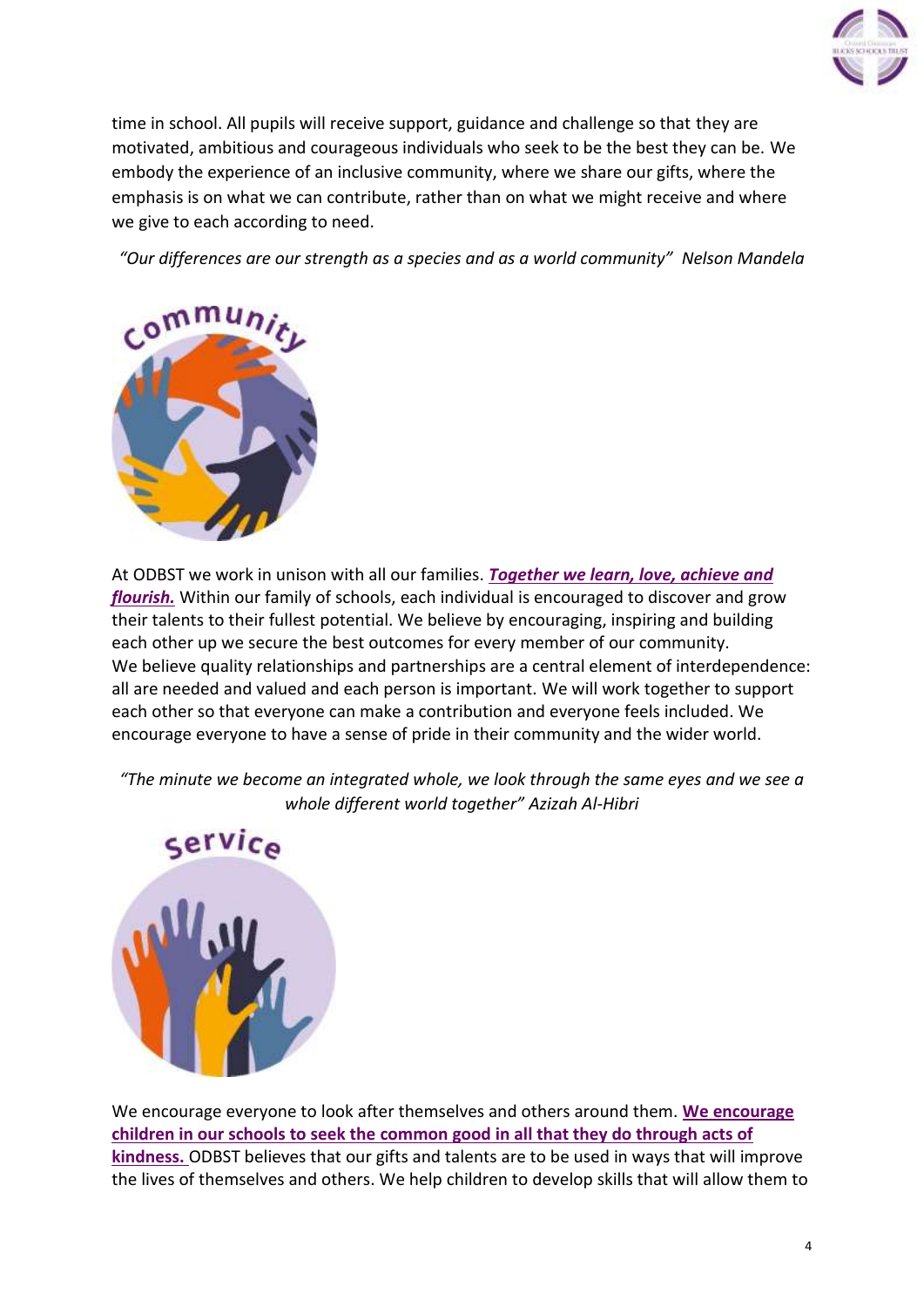

participate fully and contribute positively to the social and cultural life of modern Britain, maximising opportunities for our children to serve their school and local community. We create a culture where serving one another and the wider community is celebrated and seen as an important mark of character development. We regularly invite visitors to our schools who are making a difference to society through their service and courageous advocacy, to inform and inspire us and to present positive role models with ethical and moral integrity for us to follow.

*"The best way to find yourself is to lose yourself in the service of others" Mahatma Gandhi*



At ODBST we will encourage everyone to trust in their own capabilities and to recognise their potential. We want to challenge ourselves to be the best we can be – even when this becomes hard. We will do this by leading by example, supporting and guiding one another, celebrating accomplishments, providing opportunities for all, developing confidence, resilience and perseverance in both our children and our adults. We will encourage curiosity with a mindset of continuous improvement and personal growth. *We want our pupils to be able to say, 'I am special because……….. and I am learning to excel at………….'*

*"There is no gate, no lock, no bolt that you can set upon the freedom of my mind" [Virginia](https://www.amazon.com/Room-Ones-Own-Virginia-Woolf/dp/0156787334/ref=sr_1_1?ots=1&s=books&ie=UTF8&qid=1486161542&sr=1-1&keywords=A+Room+of+One%27s+Own.&tag=harpersbazaar_auto-append-20&ascsubtag=%5bartid|10056.a.4056%5bsrc|%5bch|%5blt|)  [Woolf](https://www.amazon.com/Room-Ones-Own-Virginia-Woolf/dp/0156787334/ref=sr_1_1?ots=1&s=books&ie=UTF8&qid=1486161542&sr=1-1&keywords=A+Room+of+One%27s+Own.&tag=harpersbazaar_auto-append-20&ascsubtag=%5bartid|10056.a.4056%5bsrc|%5bch|%5blt|)*

#### *Our ODBST values in action*

**Our inclusivity value** will be seen in action when our differences become our strength and achievement.

**Our community value** will be seen in action when pupils and adults are learning, loving, achieving and flourishing together.

**Our service value** will be seen in action when pupils are seeking the common good in all that they do.

**Our empowerment value** will be seen in action when our pupils are able to say, 'I am special because………. and I am learning to excel at………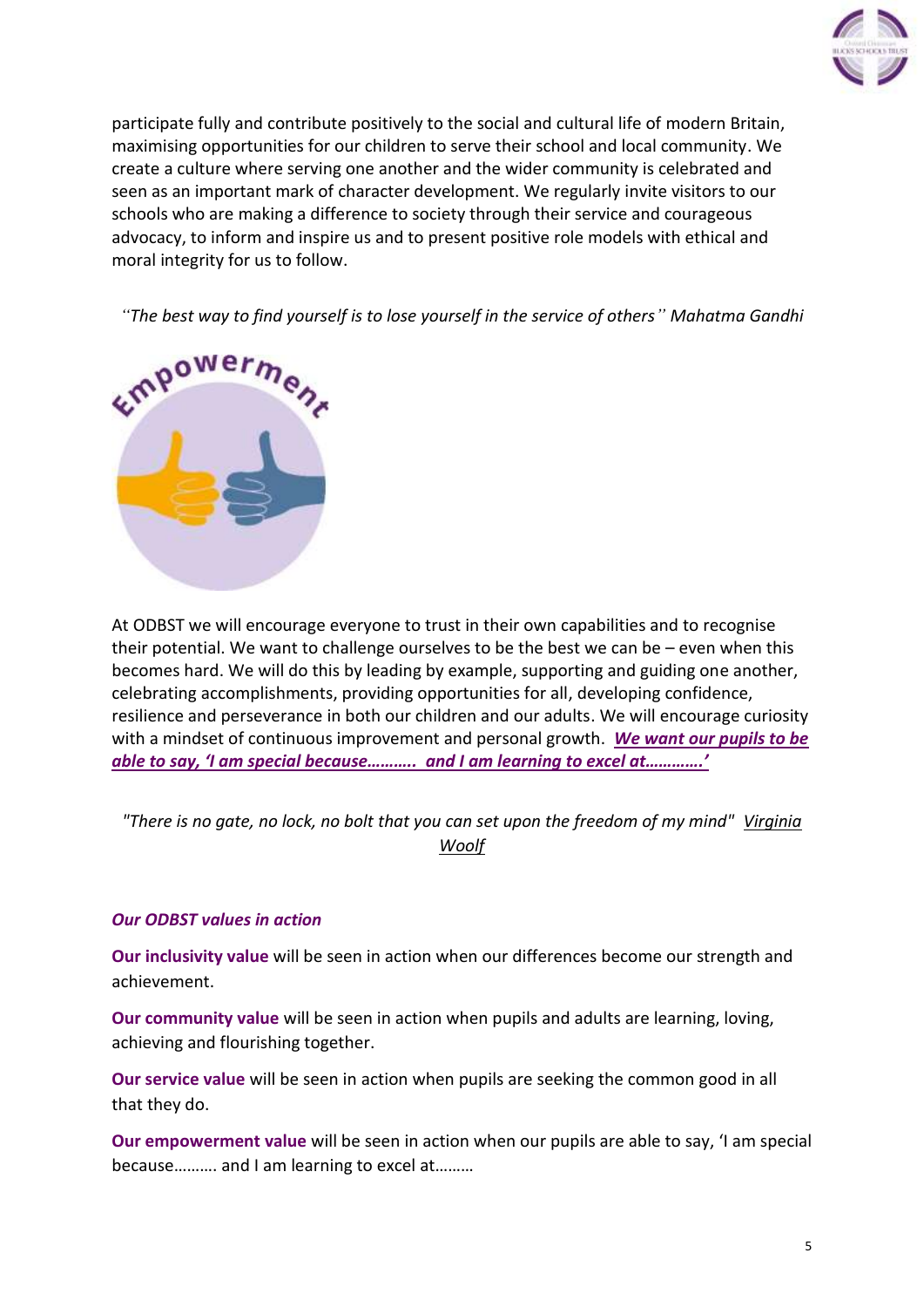

# <span id="page-6-0"></span>**INTRODUCTION**

The Oxford Diocesan Bucks Schools Trust (ODBST) is a new Diocesan Multi Academy Trust established in September 2017 to provide an option for any school across the Buckingham Episcopal area (which covers Buckinghamshire and Milton Keynes) seeking a MAT solution, this includes primary and secondary; VA, VC or community schools.

ODBST is a charitable company. No one can make any money from the company. The company is limited by guarantee. It does not pay dividends and makes no profit. The company is linked to the Diocese of Oxford through the appointment of its Members, who are all volunteers, acting as the 'owners' of the company. More details can be found in our articles of association on the company website [Oxford Diocesan Bucks Schools Trust -](https://www.odbst.org.uk/page/?title=Key+MAT+information&pid=11) Key [MAT information \(odbst.org.uk\)](https://www.odbst.org.uk/page/?title=Key+MAT+information&pid=11)

The Trust is regulated by the Department for Education (DfE) which has delegated oversight responsibility for the performance of every academy trust in England to Regional Schools Commissioners (RSC) and the Education and Skills Funding Agency (ESFA). The Trust's Chief Executive Officer (CEO) and Chair of Trustees are invited to an annual Trust Review meeting with a representative of the RSC SW Office. The Trust contracts with the ESFA to receive funding via Funding Agreements [Oxford Diocesan Bucks Schools Trust -](https://www.odbst.org.uk/page/?title=Key+MAT+information&pid=11) Key MAT [information \(odbst.org.uk\).](https://www.odbst.org.uk/page/?title=Key+MAT+information&pid=11) The Funding Agreements stipulate several regulatory requirements including compliance with the Academies Financial Handbook.

The Oxford Diocesan Bucks Schools Trust is committed to providing services which build upon transparency, sharpen accountability and drive improvement. We operate a simple, efficient organisation and seek wherever possible to measure value-for-money in terms of impact on learner outcomes. We provide a comprehensive range of services dedicated to releasing our headteachers to focus on leading learning in their schools, governors to operate in an effective & strong framework for growth and our staff to achieve effectiveness in their work with children and young people.

ODBST schools operate with a high level of accountability devolved to each Local Governing Body (LGB), which is supported by a "School to School" improvement model, facilitated by a core team of experienced professionals (i.e. ex-head teachers, lead HMI) at the centre of the organisation, in partnership with the Oxford Diocesan Board of Education (ODBE).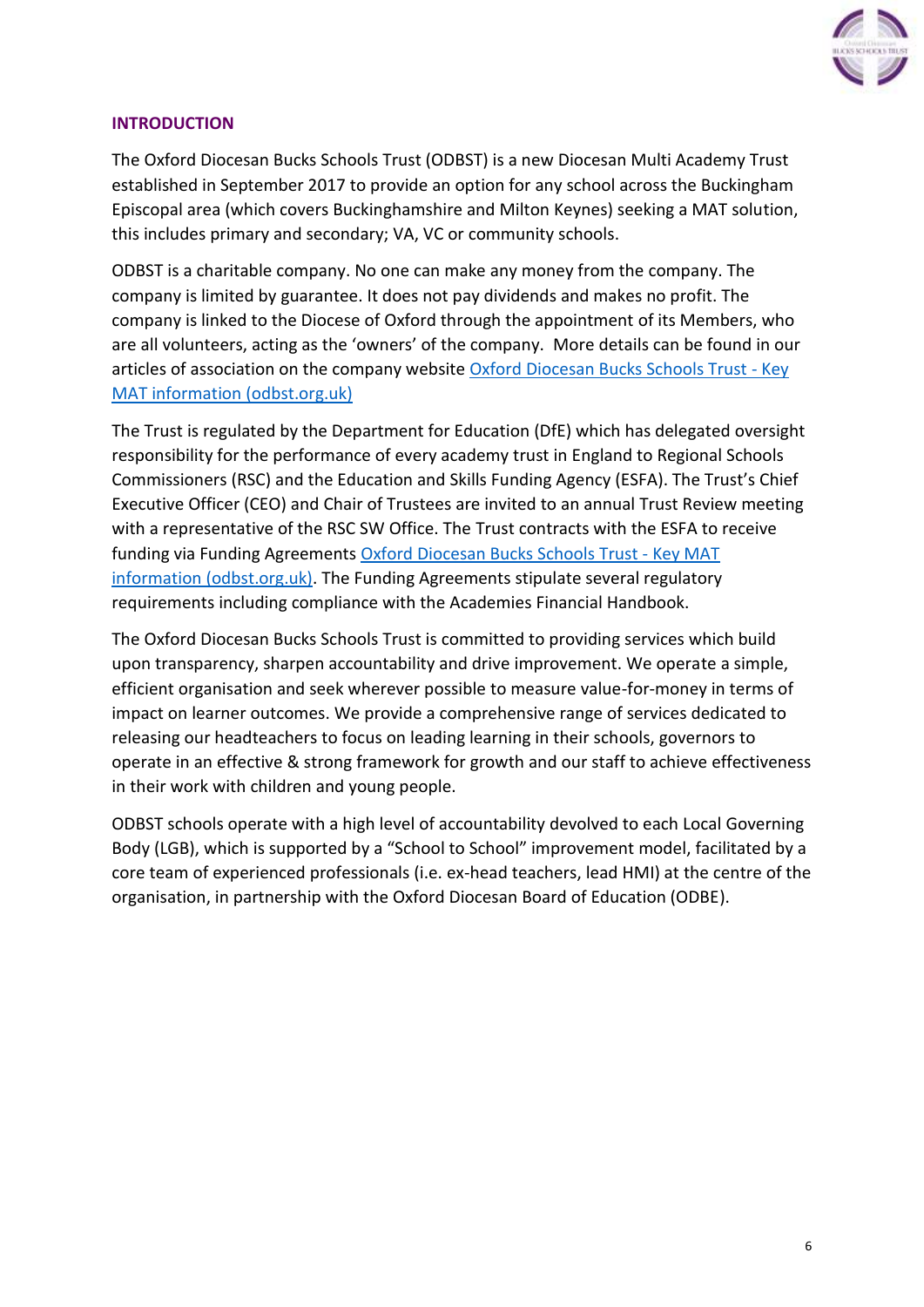

#### <span id="page-7-0"></span>**OVERVIEW OF DELEGATION**



#### **Introduction**

The Scheme of Delegation sets out the delegated powers between the different bodies involved in the governance and operation of the Oxford Diocesan Schools Trust (ODBST) and its member schools

The bodies include:

- 1. Trust Members
- 2. Trust Board of Directors
- 3. Trust Finance, Resources and Personnel Committee (FRAPP)
- 4. Academy Effectiveness Committee (AEC)
- 5. CEO
- 6. Local Governing Body
- 7. Headteachers of individual schools

The delegated powers are broken down into different levels in line with the MAT's principles of governance, leadership and operation. The delegated autonomy for individual schools is aligned with the need for the MAT to fulfil its corporate responsibilities and accountabilities to the Department for Education, Education Funding Agency, Charities Commission, HMRC and Companies House.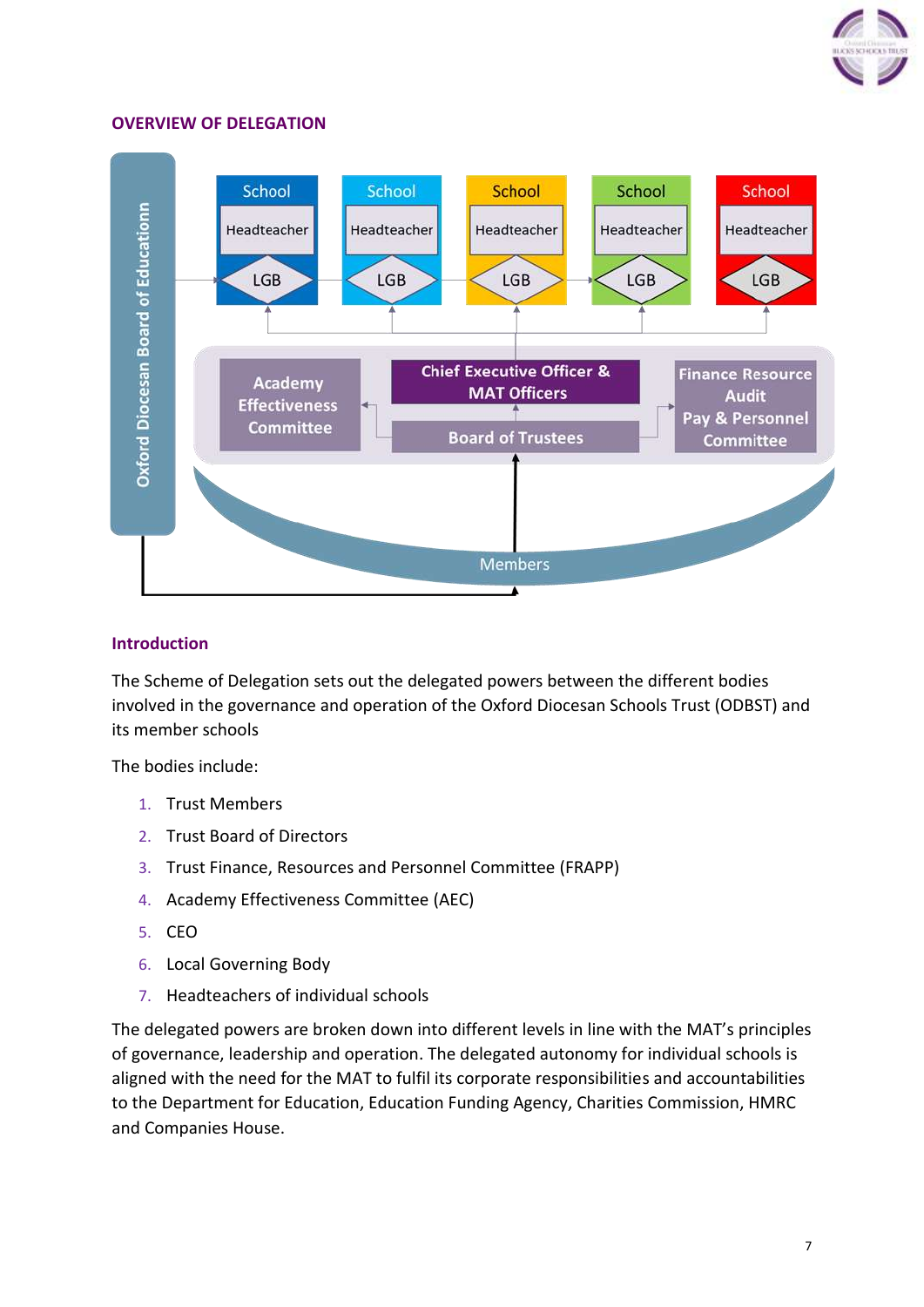

The different levels of delegated power are listed below but it should be noted that not every task requires all levels of delegated power to be defined:

- $\blacksquare$  Approve (A)
- Recommend  $(R)$
- $\blacksquare$  Propose (P)
- Monitor & Report (M)
- $\blacksquare$  Consulted (C)
- Implement (I)

The Scheme of Delegation should be read in conjunction with the Terms of Reference for the relevant body. While the Scheme is designed to be comprehensive it will not cover every task

# **MAT & School Policies**

A key task for the MAT Board is to develop a policy matrix identifying the range of statutory, regulatory and necessary policies and whether they are Trust or School policies. The Scheme of Delegation will set out the responsibility for approval and monitoring of these policies. The *Notes* column is used to identify key Trust policies.

|              | <b>Task</b><br>Key: Approve (A), Recommend (R) Propose (P),<br>Develop (D), Monitor & Report (M), Consulted (C),<br>Implement<br>(1) | <b>Notes</b>                             | <b>Board</b> | FRA | <b>AEC</b>   | CEO          | GB           | Headteacher |
|--------------|--------------------------------------------------------------------------------------------------------------------------------------|------------------------------------------|--------------|-----|--------------|--------------|--------------|-------------|
| $\mathbf{1}$ | Governance                                                                                                                           |                                          |              |     |              |              |              |             |
| 1.1.         | Approve Trust Articles of Association                                                                                                | <b>Members</b><br>only                   | $\mathsf{R}$ |     |              |              |              |             |
| 1.2.         | of<br>Trust<br><b>Board</b><br>Approve<br><b>Terms</b><br>Reference                                                                  |                                          | Α            |     |              | $\mathsf{R}$ |              |             |
| 1.3.         | <b>Appoint Trustees</b>                                                                                                              | <b>Members</b><br>only                   | $\mathsf{R}$ |     |              |              |              |             |
| 1.4.         | Scheme<br>of<br>Trust<br>Approve<br>Delegation(s)                                                                                    | Two versions based<br>on autonomy        | A            |     |              | R            |              |             |
| 1.5.         | Approve school status of autonomy<br>(categorisation)                                                                                |                                          | A            |     |              | R            |              |             |
| 1.6.         | Approve new convertor or sponsored<br>schools joining MAT                                                                            | Subject to criteria<br>and due diligence | A            |     |              | R            | $\mathsf{C}$ |             |
| 1.7.         | <b>Establish MAT Committees</b>                                                                                                      |                                          | A            | R.  | $\mathsf{R}$ | R.           | $\mathsf{C}$ |             |
| 1.8.         | Approve MAT Committee Terms of<br>Reference                                                                                          |                                          | A            | R   | $\mathsf R$  | R            |              |             |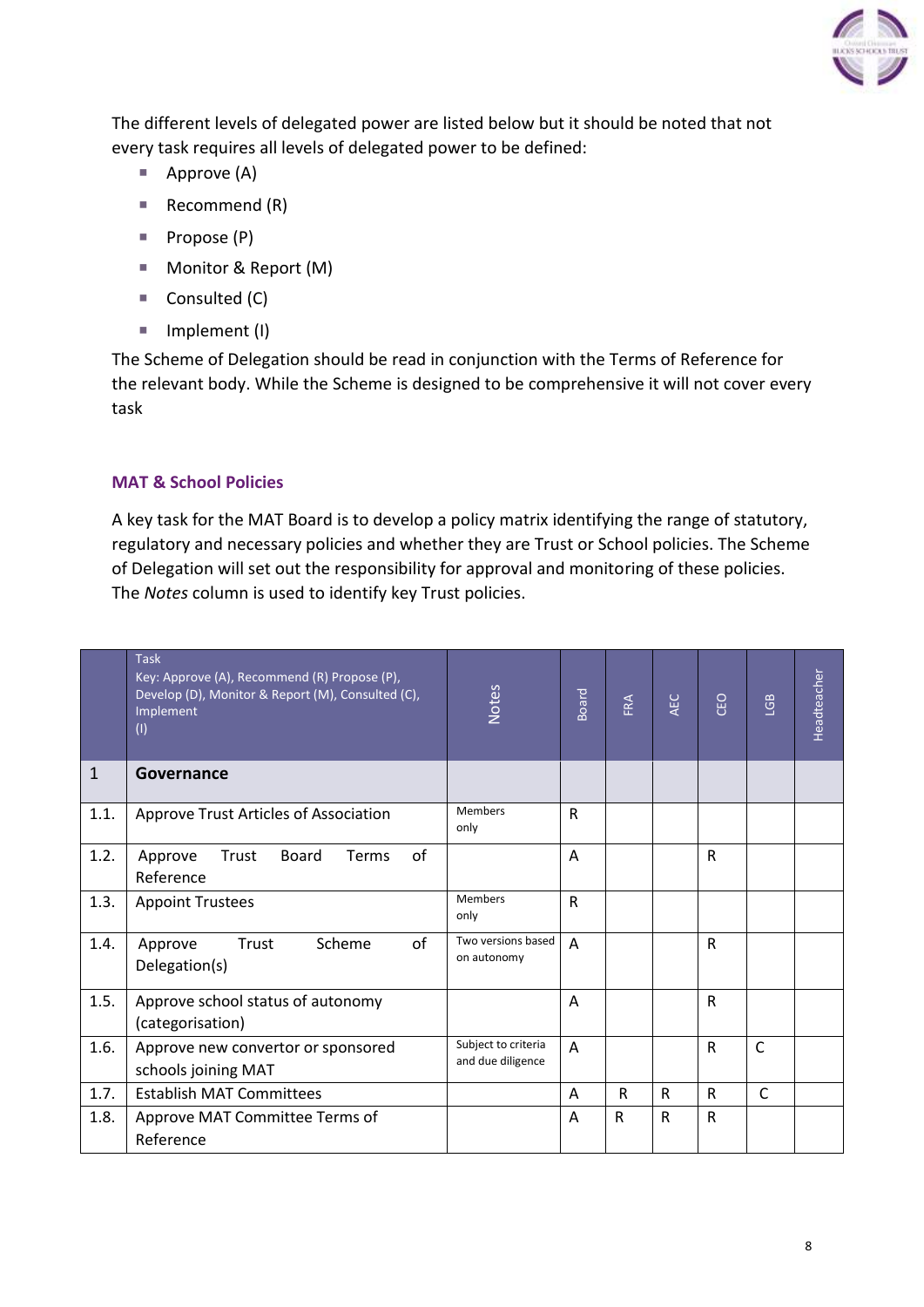

| 1.9.         | Approve Local Governing Body (LGB) Terms<br>of Reference                                                                             | Subject to school<br>status of<br>autonomy     | Α              |              |              | R            | P                 | $\mathsf{C}$ |
|--------------|--------------------------------------------------------------------------------------------------------------------------------------|------------------------------------------------|----------------|--------------|--------------|--------------|-------------------|--------------|
| 1.10         | Establish LGB sub-committees                                                                                                         |                                                |                |              |              |              | A                 | R            |
| 1.11         | <b>Appoint Chair of Trust Board</b>                                                                                                  |                                                | A              |              |              |              |                   |              |
| 1.12         | Appoint Chair and Vice Chair of LGB                                                                                                  |                                                |                |              |              |              | A                 |              |
| 1.13         | Remove Chair or Vice Chair of LGB                                                                                                    | In exceptional<br>circumstances                | $\overline{A}$ |              |              | ${\sf R}$    | I                 |              |
| 1.14         | Appoint Trust Governors to LGB                                                                                                       |                                                | Α              |              |              | $\mathsf R$  | $\mathsf{C}$      |              |
| 1.15         | <b>Remove Governors from LGB</b>                                                                                                     | In exceptional<br>circumstances                | Α              |              |              | R            | $\mathsf{C}$      |              |
| 1.16         | Appoint (and remove) Chair(s) of Trust<br>Committees                                                                                 |                                                | A              |              |              |              |                   |              |
| 1.17         | Appoint (and remove) Trust Committee<br>members                                                                                      |                                                | A              |              |              |              |                   |              |
| 1.18         | Appoint (and remove) Clerk to Trust Board                                                                                            |                                                | A              |              |              | ${\sf R}$    |                   |              |
| 1.19         | Appoint (and remove) Clerk to LGB                                                                                                    |                                                | A              |              |              | ${\sf R}$    | $\mathsf{C}$      |              |
| 1.20         | <b>Appoint Accounting Officer</b>                                                                                                    |                                                | A              |              |              | $\mathsf{R}$ |                   |              |
| 1.21         | <b>Trust Policy Matrix</b>                                                                                                           |                                                | Α              |              |              | R            |                   |              |
| 1.22         | <b>Trust Governance Calendar</b>                                                                                                     |                                                | Α              |              |              | $\mathsf R$  |                   |              |
| 1.23         | <b>Approve Directors Expenses Policy</b>                                                                                             | <b>Trust Policy</b>                            | A              |              |              |              |                   |              |
| 1.24         | Appoint a Company Secretary or allocate<br>responsibilities                                                                          | Company<br>Secretary not<br>mandatory          | A              |              |              | R            |                   |              |
|              |                                                                                                                                      |                                                |                |              |              |              |                   |              |
|              | <b>Task</b><br>Key: Approve (A), Recommend (R) Propose (P),<br>Develop (D), Monitor & Report (M), Consulted (C),<br>Implement<br>(1) | <b>Notes</b>                                   | <b>Board</b>   | FRAP         | AEC          | CEO          | LGB               | Headteacher  |
| 2.           | <b>Trust &amp; School Planning &amp; Performance</b>                                                                                 |                                                |                |              |              |              |                   |              |
| 2.1.         | <b>Trust Strategic Plan</b>                                                                                                          | Inc. vision, values<br>and goals               | A              |              |              |              |                   |              |
| 2.2.         | Trust 1 Year Development Plan                                                                                                        |                                                | A              |              |              |              |                   |              |
| 2.3.         | <b>School Performance Targets</b>                                                                                                    |                                                | Α              |              | $\mathsf{R}$ | P            |                   | $\mathsf{C}$ |
| 2.4.         | <b>School Performance Reviews &amp; Reports</b>                                                                                      |                                                |                |              | A            | M            | C                 | C            |
| 2.5.         | School Strategic Plan                                                                                                                |                                                |                |              | A            | M            | $\mathsf{R}$      | $\mathsf{C}$ |
| 3.           | <b>Staff Policies and Pay</b>                                                                                                        |                                                |                |              |              |              |                   |              |
| 3.1.         | HR, Employment & Staff related policies                                                                                              | Trust<br>Policies:<br>See policy matrix        | Α              | $\mathsf{R}$ |              | P            | $\mathsf{C}$      |              |
| 3.2.         | <b>Employee Terms &amp; Condition changes</b>                                                                                        |                                                | Α              | $\mathsf R$  |              | P            | $\mathsf{C}$      |              |
| 3.3.         | Employee T&Cs for new schools                                                                                                        |                                                | A              | ${\sf R}$    |              | P            | $\mathsf{C}$      |              |
| 3.4.         | Teachers' Annual Pay Award                                                                                                           | <b>Trust Policy</b>                            | A              | $\mathsf R$  |              | P            | $\mathsf C$       |              |
| 3.5.         | <b>Support Staff Annual Pay Award</b>                                                                                                | <b>Trust Policy</b>                            | A              | ${\sf R}$    |              | P            | $\mathsf{C}$      |              |
| 3.6.         | CEO Performance Review & Pay                                                                                                         | Trustee sub-group                              | Α              | $\mathsf{R}$ |              |              |                   |              |
| 3.7.<br>3.8. | Headteacher Performance Review & Pay<br>Individual Performance Pay Awards                                                            | Trust/LGB sub-<br>group<br>As per Trust policy | Α              | A            | M            | M<br>R       | P<br>$\mathsf{C}$ | P            |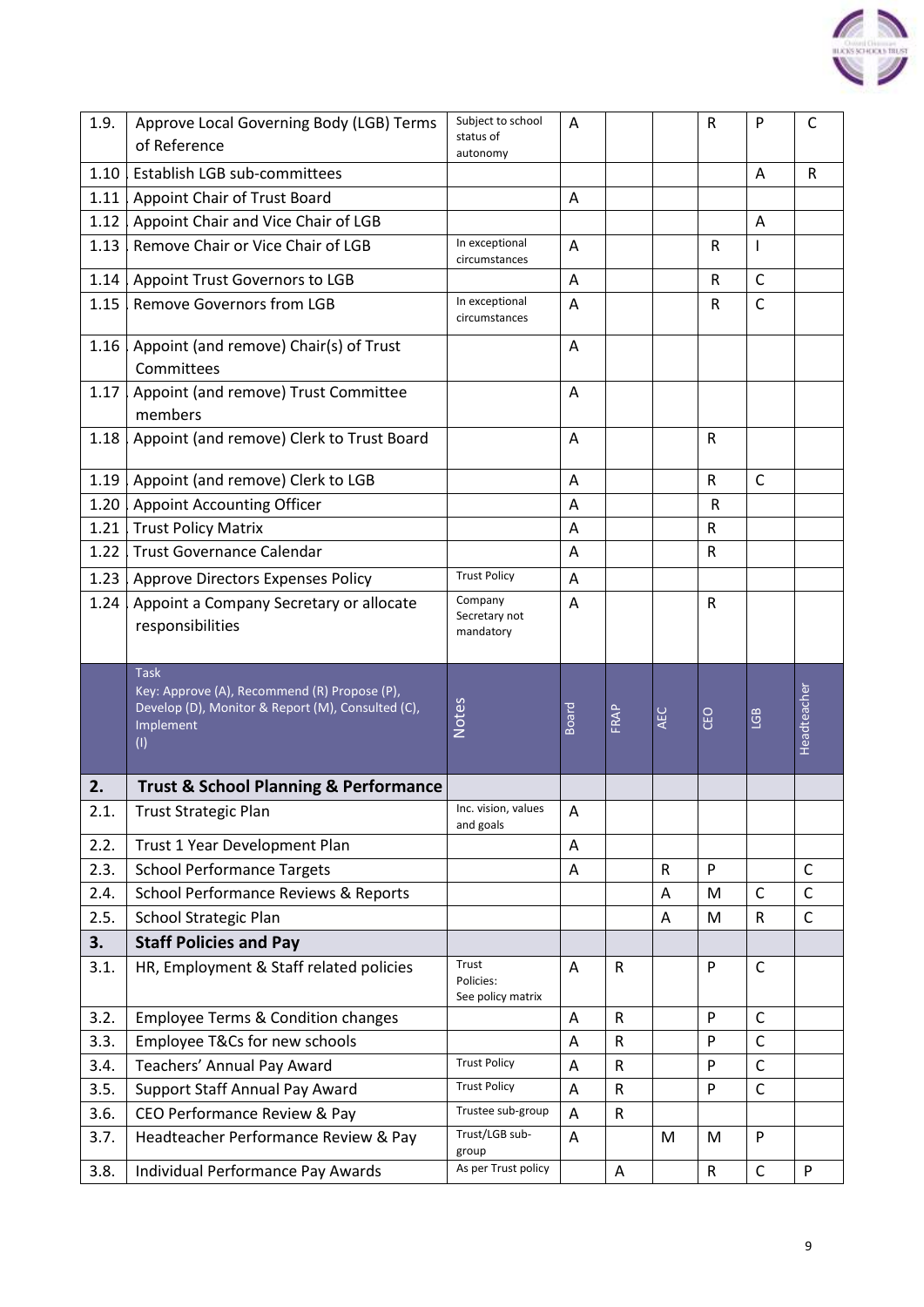| 4.   | <b>Staff Management</b>                                                                                                              |                                        |              |              |     |              |                |                          |
|------|--------------------------------------------------------------------------------------------------------------------------------------|----------------------------------------|--------------|--------------|-----|--------------|----------------|--------------------------|
| 4.1. | CEO appointment                                                                                                                      |                                        |              |              |     |              |                |                          |
| 4.2. | Trust staff structure & complement                                                                                                   |                                        | Α<br>A       | R            |     | P            |                |                          |
| 4.3. |                                                                                                                                      |                                        |              | M            |     | $\mathsf{R}$ |                |                          |
|      | Trust staff appointments                                                                                                             | Within School 1 Year                   | Α            |              |     |              |                |                          |
| 4.4. | School staff structure & complement                                                                                                  | Plan                                   | Α            |              |     |              | $\mathsf{R}$   |                          |
| 4.5. | Headteacher appointment                                                                                                              | Trust/LGB panel                        | A            |              |     |              | $\mathsf{R}$   |                          |
| 4.6. | Senior leadership appointments                                                                                                       |                                        |              | A            |     | M            | A/C            | $\mathsf R$              |
| 4.7. | Teaching and support staff appointments                                                                                              |                                        |              | C/M          |     | M            | A              | ${\sf R}$                |
| 4.8. | Suspension of CEO                                                                                                                    |                                        | A            |              |     |              |                |                          |
| 4.9. | Return of CEO after suspension                                                                                                       |                                        | A            |              |     |              |                |                          |
| 4.10 | Dismissal of CEO                                                                                                                     |                                        | Α            |              |     |              |                |                          |
| 4.11 | Suspension of Headteacher                                                                                                            | As per policy                          | Α            | M            |     | R            | Α              |                          |
| 4.12 | Return of Headteacher after suspension                                                                                               |                                        | A            | M            |     | $\mathsf{R}$ | $\mathsf{C}$   |                          |
| 4.13 | Dismissal of Headteacher                                                                                                             |                                        | Α            | M            |     | ${\sf R}$    | $\mathsf{C}$   |                          |
| 4.14 | Suspension of teaching and support staff                                                                                             |                                        |              | M            |     | M            | $\overline{A}$ | ${\sf R}$                |
| 5.   | <b>Financial Governance &amp; Management</b>                                                                                         |                                        |              |              |     |              |                |                          |
| 5.1. | <b>Trust &amp; School Financial Regulations</b>                                                                                      | <b>Trust Policy</b>                    | A            | R            |     | M            | I              | $\mathsf{I}$             |
| 5.2. | <b>Trust &amp; School Financial Procedures</b>                                                                                       | <b>Trust Policy</b>                    | Α            | $\mathsf R$  |     | M            | I              | $\mathsf{l}$             |
| 5.3. | <b>Appoint Trust auditors</b>                                                                                                        |                                        | A            | ${\sf R}$    |     |              |                |                          |
| 5.4. | Trust 3 year Budget Plan                                                                                                             |                                        | A            | R,M          |     | D,I,M        |                | $D,I,M$ $D,I,M$          |
| 5.5. | Trust 1 year Budget                                                                                                                  |                                        | Α            | R,M          |     | D,I,M        |                | $D,I,M$ $D,I,M$          |
| 5.6. | <b>Trust Central Charges to schools</b>                                                                                              |                                        | A            | ${\sf R}$    |     | R, I         |                |                          |
| 5.7. | <b>Trust Budget Reports</b>                                                                                                          |                                        | A            | R, M         |     | D,I,M        |                | $D,I,M$ $D,I,M$          |
| 5.8. | <b>Trust Interim Year End Accounts</b>                                                                                               |                                        | A            | R, M         |     | D,I,M        | D,I,M          | D,I,M                    |
|      | <b>Task</b><br>Key: Approve (A), Recommend (R) Propose (P),<br>Develop (D), Monitor & Report (M), Consulted (C),<br>Implement<br>(1) | Notes                                  | <b>Board</b> | FRAP         | AEC | CEO          | LGB            | Headteacher              |
| 5.9. | <b>Trust Annual Accounts</b>                                                                                                         |                                        | A            | $\mathsf{R}$ |     |              |                |                          |
| 5.10 | <b>Trustees Report</b>                                                                                                               |                                        | Α            | $\mathsf R$  |     |              |                |                          |
| 5.11 | Trust Accounts Return to EFA                                                                                                         |                                        | Α            | ${\sf R}$    |     |              |                |                          |
| 5.12 | Response to Auditor's Management Letter                                                                                              |                                        | A            | $\mathsf{R}$ |     |              |                |                          |
| 5.13 | School 1 year Budget                                                                                                                 |                                        | Α            | $\mathsf{R}$ |     | M            | T              | $\overline{\phantom{a}}$ |
| 5.14 | <b>School Budget Reports</b>                                                                                                         |                                        |              |              |     | M            | Α              | $\mathsf{l}$             |
| 5.15 | <b>School Interim Year End Accounts</b>                                                                                              |                                        |              |              |     | M            | A              | $\mathbf{I}$             |
| 6.   | Financial Authorisation - see Finance                                                                                                |                                        |              |              |     |              |                |                          |
|      | Manual for detail of limits                                                                                                          |                                        |              |              |     |              |                |                          |
| 6.1. | Expenditure or contracts up to Lower Limit                                                                                           | Limits as per<br><b>Finance Manual</b> | Α            | R, P         |     | P, I         | T              | T                        |
| 6.2. | Expenditure or contracts from Lower Limit                                                                                            | Limits as per<br><b>Finance Manual</b> | Α            | R, P         |     | P, I         | I              | $\mathsf{l}$             |
|      | to Upper Limit                                                                                                                       | Limits as per                          |              |              |     |              |                |                          |
| 6.3. | Expenditure or contracts from Upper Limit<br>to OJEU limit                                                                           | <b>Finance Manual</b>                  | A            | R, P         |     | P, I         | I              | ı                        |
| 6.4. | Expenditure over OJEU limit                                                                                                          | Per "Find a Tender"<br>process         | $\mathsf{R}$ |              |     |              |                |                          |

 $\sqrt{2}$ 

 $\overline{\phantom{a}}$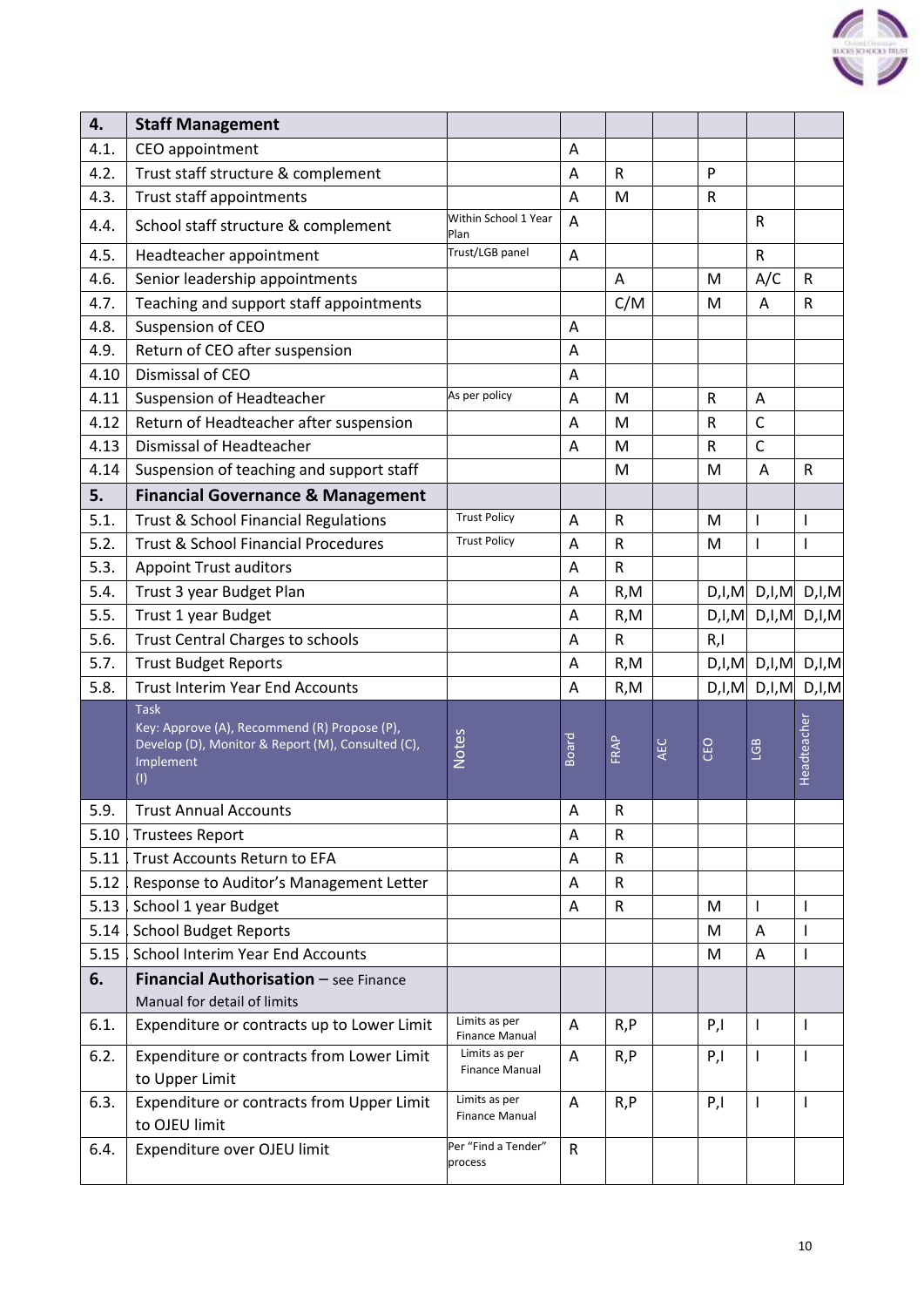| 6.5. | Compensation payments up to £50k                                                                                                     |                                                        | Α                       |                 |              |              |                                     |              |
|------|--------------------------------------------------------------------------------------------------------------------------------------|--------------------------------------------------------|-------------------------|-----------------|--------------|--------------|-------------------------------------|--------------|
| 7.   | <b>School Policies &amp; Procedures</b>                                                                                              |                                                        |                         |                 |              |              |                                     |              |
| 7.1. | School times, terms and holidays                                                                                                     | See 2.14                                               | Α                       |                 | A/P          | M            | P                                   |              |
| 7.2. | Change of School Age Range                                                                                                           |                                                        | A                       |                 | P            | M            | $\mathsf{C}$                        | I            |
| 7.3. | <b>Expansion of School PAN</b>                                                                                                       |                                                        | Α                       | $\mathsf R$     | ${\sf R}$    | M            | $\mathsf{C}$                        | $\mathbf{I}$ |
| 7.4. | Extension of School provision                                                                                                        |                                                        | Α                       | $\mathsf R$     | ${\sf R}$    | M            | $\mathsf{C}$                        | P            |
| 7.5. | <b>Extended services on-site</b>                                                                                                     |                                                        | A                       | $\mathsf R$     | ${\sf R}$    | P            | $\mathsf{l}$                        |              |
| 7.6. | Child Protection & Safeguarding Policy                                                                                               | <b>Trust Policy</b>                                    | M                       |                 | Α            | R            | $\mathsf{l}$                        |              |
| 7.7. | <b>School Statutory Policies</b>                                                                                                     | See policy matrix                                      | Α                       | $\mathsf R$     | R            | P            | $\overline{\phantom{a}}$            |              |
| 7.8. | <b>School non-Statutory Policies</b>                                                                                                 | See policy matrix                                      | A                       | ${\sf R}$       | ${\sf R}$    |              | $\mathbf{I}$                        | $\mathbf{I}$ |
| 7.9. | Short-term Exclusion                                                                                                                 |                                                        |                         |                 |              | M            | M                                   | A            |
| 7.10 | Return after short-term exclusion                                                                                                    |                                                        |                         |                 |              | $\mathsf{C}$ | M                                   | A            |
| 7.11 | <b>Permanent Exclusions</b>                                                                                                          |                                                        |                         |                 |              | $\mathsf{C}$ | M                                   | A            |
| 7.12 | Appeals against Permanent Exclusion                                                                                                  | Independent<br><b>Review Panels</b>                    |                         |                 | M            | M            | Α                                   | $\mathsf{C}$ |
| 7.13 | <b>Complaints Policy</b>                                                                                                             | Trust policy                                           | Α                       |                 | ${\sf R}$    | P/M          | $\mathbf{I}$                        | $\mathbf{I}$ |
| 7.14 | <b>Complaints Appeals</b>                                                                                                            | Independent Panel<br>managed by DBE                    | M                       |                 | M            |              | Α                                   | $\mathsf{C}$ |
| 7.15 | <b>Admissions Policy</b>                                                                                                             | <b>School Policy</b>                                   | Α                       |                 | Α            | R/M          | Α                                   | P            |
| 7.16 | Admissions allocation of places                                                                                                      | As per Admissions<br>policy                            | Co-ordinated admissions |                 |              |              |                                     |              |
| 7.17 | <b>Admissions Appeals</b>                                                                                                            | Independent Panel                                      |                         |                 | Α            | M            | A                                   | M            |
| 7.18 | School prospectus                                                                                                                    | Refers to school's<br>branding and image<br>guidelines |                         |                 | $\mathsf{C}$ | $\mathsf{C}$ | Α                                   | P            |
| 7.19 | School website                                                                                                                       | Refers to school's<br>branding and image<br>guidelines |                         | $\mathsf{C}$    |              | $\mathsf{C}$ | A                                   | P            |
|      | <b>Task</b><br>Key: Approve (A), Recommend (R) Propose (P),<br>Develop (D), Monitor & Report (M), Consulted (C),<br>Implement<br>(1) | ပိ<br>Note                                             | 짇<br>Boa                | $\Delta$<br>FRA | <b>AE</b>    | CEO          | $\mathbf{\Omega}$<br>$\overline{G}$ | Headteacher  |
| 7.20 | School logo & branding                                                                                                               | Refers to overall<br>branding and image<br>guidelines  |                         |                 | $\mathsf{C}$ | $\mathsf{C}$ | A                                   | $\mathsf{P}$ |
| 7.21 | School uniform                                                                                                                       | Refers to school's<br>branding and image<br>guidelines |                         |                 |              |              | Α                                   | P            |
| 8.   | <b>Premises &amp; Assets</b>                                                                                                         |                                                        |                         |                 |              |              |                                     |              |
| 8.1. | <b>Asset Management Policy</b>                                                                                                       | <b>Trust Policy</b>                                    | Α                       | R               |              | P            | M                                   |              |
| 8.2. | <b>Asset Management Plan</b>                                                                                                         |                                                        | A                       | ${\sf R}$       |              | P            | M                                   | $\mathbf{I}$ |

 $\sqrt{2}$ 

 $\overline{\phantom{a}}$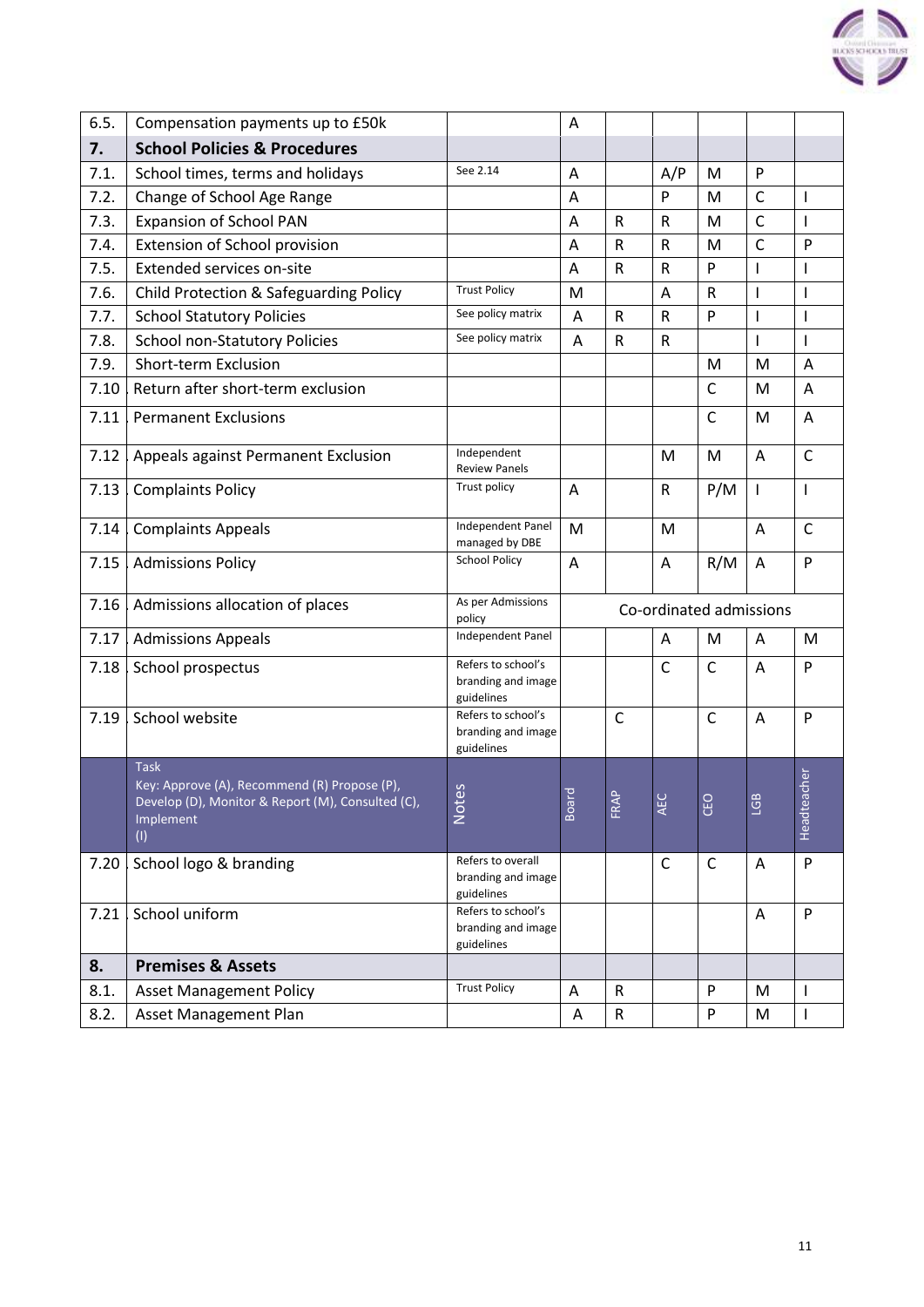

# <span id="page-12-0"></span>**Terms of Reference – Executive Committee**

# **Purposes of the committee**

The over-arching purpose of the ODBST board and (by delegation) of all its committees, is to deliver the vision of the ODBST Trust (the trust): the belief in educational excellence. The trust aims to serve our pupils, staff, parents and their local community by providing academies with the highest levels of academic rigour and pastoral care. Through this purpose, the board/ committee(s) will enable ODBST's academies to be places where children and young people develop and thrive intellectually, socially, culturally and spiritually

The specific purpose of this Committee is to enable Trustees to respond to events and matters that have a strategic impact on the wider work of the Board outside the normal routine of Board and committee meetings. In doing so, the Committee may determine and make recommendations on any matters before them as prescribed in these terms of reference. It is not authorised to and may not exercise powers reserved to the Board of Trustees of the Company in schemes of delegation. On such matters, the Board of Trustees remains the final arbiter.

# **Membership**

Membership and terms of reference will be reviewed annually by the board (see below).

- The committee shall consist of the Chair and Vice Chair of the Board and Chairs of its Committees (Finance, Resources, Audit, Pay & Personnel, Academy Effectiveness, Nominations)
- The committee may have such co-opted non-voting members as the board shall appoint. The committee may make recommendations for these appointments.
- The number of Trustees must exceed the number of co-opted members on the committee.

The committee will be served by the CEO and other Trust officers as appropriate.

#### **Quorum**

The quorum shall be three Trustees. (It is the responsibility of officers to alert the clerk in the event of known non-attendance of meeting).

#### **Chair**

The chair of the committee shall be the Chair of the Board, ex officio.

#### **Meetings**

The committee will meet at times as the need arises, as directed by the Board Chair. The Committee shall be chaired by the elected Chairman of the Board, who will be responsible for ensuring that agendas are produced, minutes of the meeting are taken and a report presented to the subsequent Board of Trustees meeting.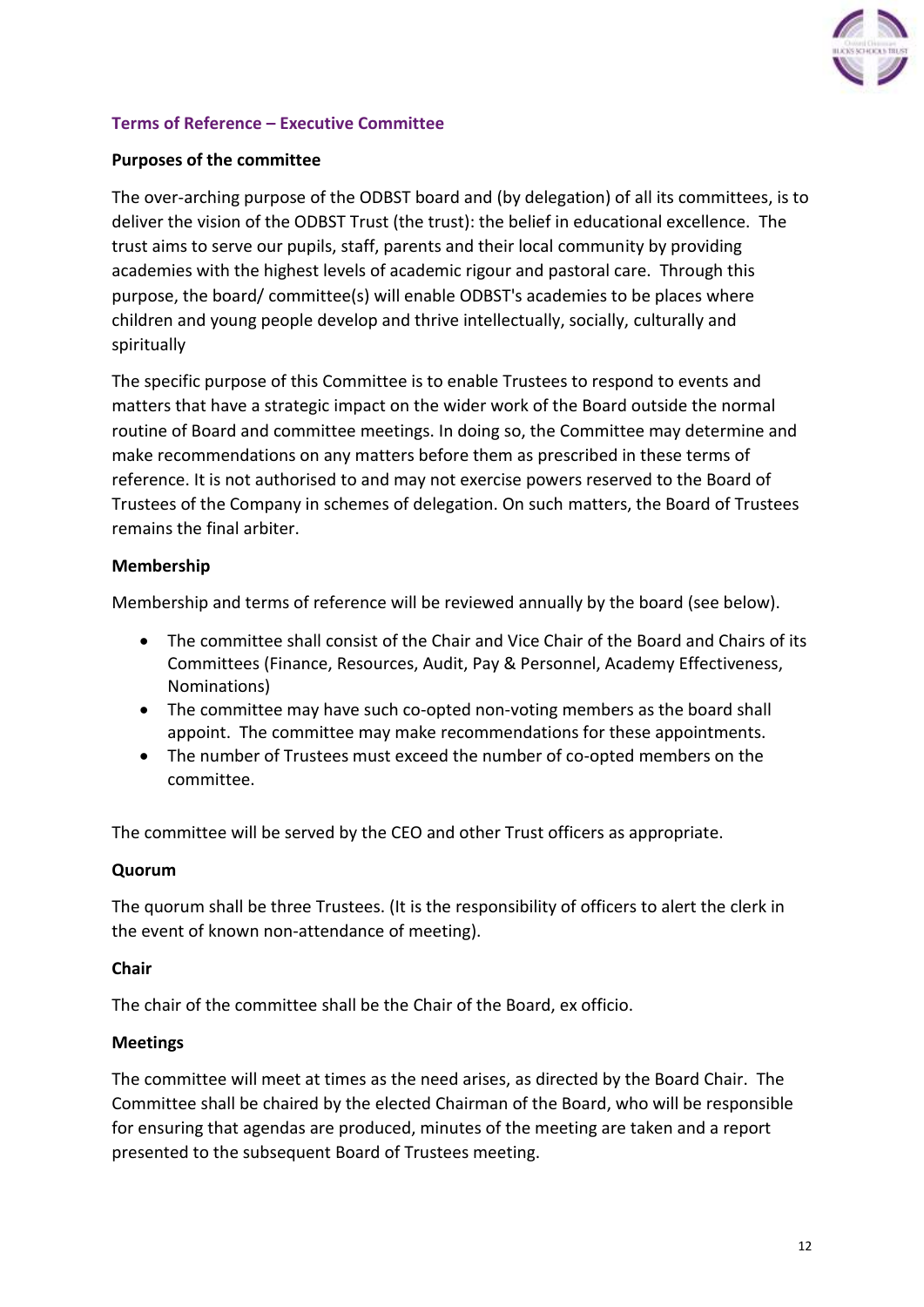

# **Terms of Reference**

The Executive Committee's terms of reference are to consider, oversee, determine or make any recommendations to the full Board and subject to the Board's reserved powers to exercise all functions in respect of the following areas:

- 1. Strategy: developing organisational strategy and performance objectives, including the Annual Trust Development Plan.
- 2. Reputation: : giving consideration to issues that may impact on the reputation of ODBST, its staff and the wider school community including considering ODBST's communications strategy.
- 3. Matters relating to the Board: including preparing for and reviewing the effectiveness of board meetings, the impact of key objectives and cross cutting themes from committees.
- 4. To support the Board in the periodic development of a new Strategic Plan, drawing on the advice and insight of external experts as appropriate.
- 5. To respond to events and reports that have a strategic impact on the wider work of the Board.

# **Powers of the Committee**

The committee has powers to make recommendations to the full Board but it may not exercise full delegated decision making powers for reserved matters in particular respects; for instance, decisions involving additional expenditure in excess of funds delegated to it, which should be referred to the full Board of Trustees. No vote on any matter may be taken unless a quorum is present. The Chair has a casting vote.

#### **Recording and Reporting of meeting**

A clerk is to be appointed to the committee, who will produce minutes of all meetings to be circulated before the full ODBST Trustees' meeting following the committee meeting.

#### **Review Terms of Reference and Membership**

This will be undertaken annually, by the board.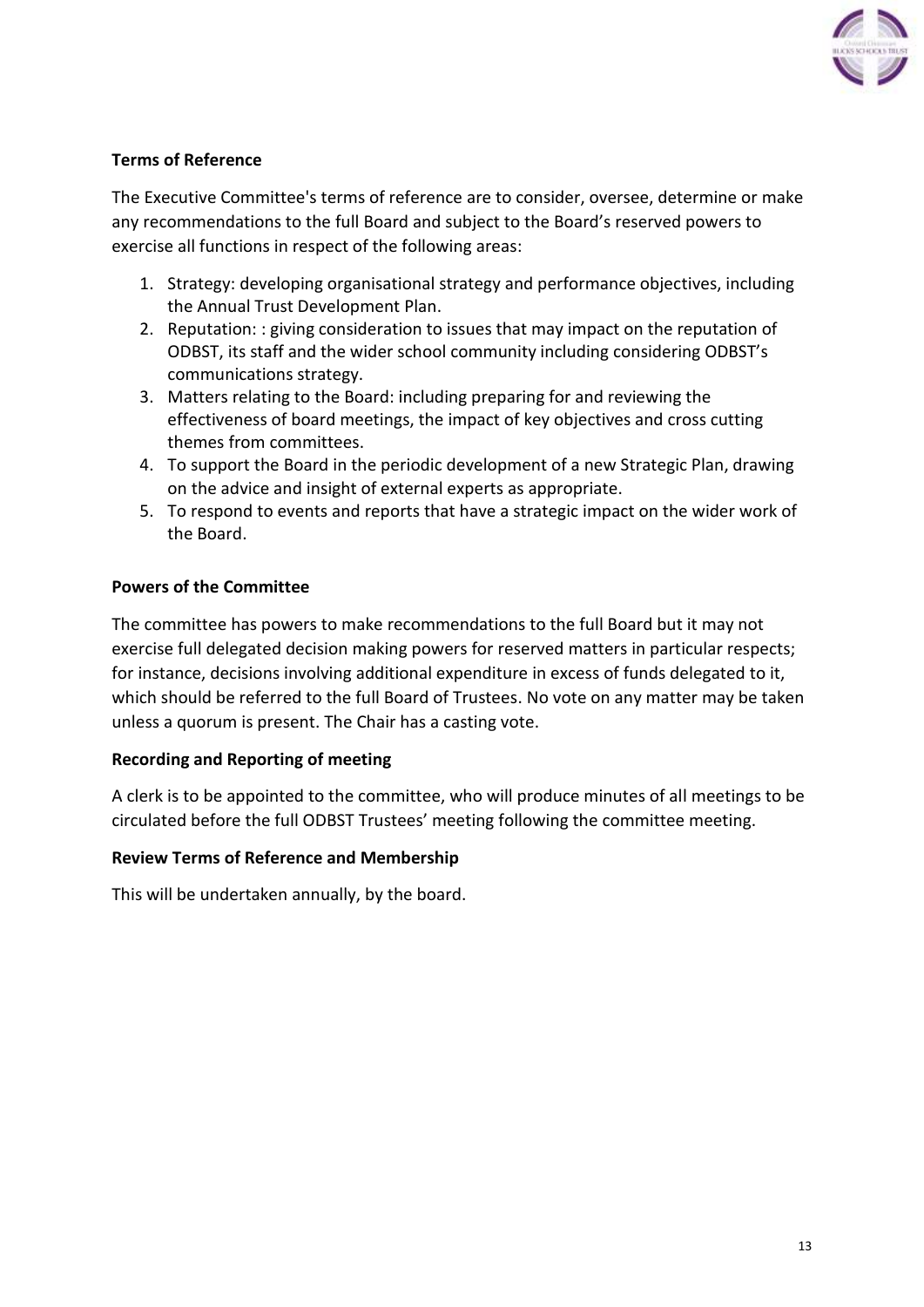

# <span id="page-14-0"></span>**Terms of Reference – Academy Effectiveness Committee**

#### **Purpose of the Committee**

The specific purposes of this committee are:

#### **With respect to Academy Improvement**

To ensure Christian distinctiveness is upheld and permeates all aspects of school improvement.

#### **With respect to Curriculum and Ethos**

To ensure that the distinctive Christian values of ODBST are upheld and supported in its academies and evaluation, particularly through SIAMS.

To advise ODBST on establishing, maintaining and developing a high quality of network and partnership monitoring leading to improved high-quality communication between the Trust, its academies, their local parishes and deaneries, and the wider community.

- 1. To monitor the spiritual and pastoral care of all members of our academy communities, ensuring that leaders are supported and trained.
- 2. To ensure that appropriate provision of Chaplaincy is available for every academy.
- 3. To monitor curriculum advice and guidance.

#### **Membership**

Membership and terms of reference will be reviewed annually by the board (see below).

The Committee shall consist of between 3 and 8 Trustees agreed by the Board. The Committee may have such co-opted non-voting members as the Board shall appoint. The Committee may make recommendations for these appointments.

The number of Trustees must exceed the number of co-opted members on the Committee.

The Committee will be served by the Chief Executive Officer and other Trust Officers as appropriate.

#### **Quorum**

The quorum shall be three Trustees. (It is the responsibility of Trustees to alert the Clerk in the event of known non-attendance of meeting).

#### **Chair**

The Chair of the Committee shall be a Trustee of ODBST and shall be elected by the Committee's members for a two-year term of office. An outgoing Chair may stand for reelection.

The Chair shall be responsible for ensuring that agendas are produced, minutes of the meeting are taken and a report is presented to the subsequent Board meeting.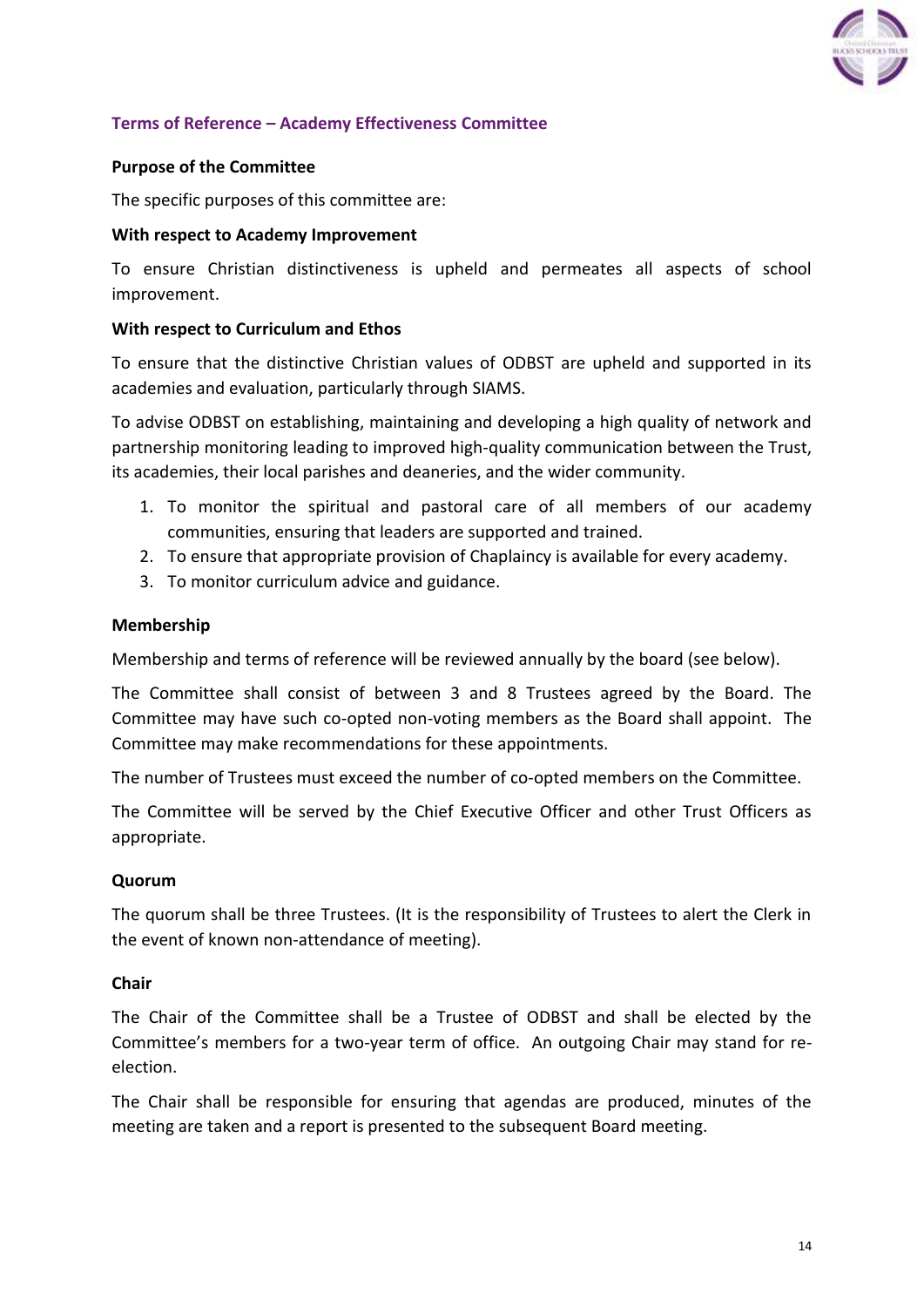

# **Meetings**

The Committee will meet at least 3 times annually.

# **Terms of Reference**

#### **With respect to Academy Improvement**

- 1. To ensure Christian distinctiveness is upheld and permeates all aspects of school improvement.
- 2. To ensure and review the regular evaluation of academies' attainment, pupil progress, attendance and general improvement via termly reports from the Headteachers/Academy Principals.
- 3. To ensure academy targets are appropriately set to maximise attainment and pupils' progress.
- 4. To evaluate the academies' performance through a range of measures including their own SEF, Ofsted and SIAMs reports, ensuring appropriate action is planned and taken, in order for the academy to meet agreed targets.
- 5. To ensure that all reasonable measures are taken to ensure that pupils' SEND requirements are being met, through annual SEND reviews, and including the effective deployment of Pupil Premium Grant.
- 6. To ensure that an appropriate, high- quality Academy Development Plan is written and in place and implemented and regularly monitored and reviewed at Local Governing Body (LGB) level.
- 7. To support and encourage curriculum development, engaging with national guidance as appropriate.
- 8. To monitor the impact of any external partnerships commissioned by the Trust to support its academies (e.g. Oxford Brookes School of Education, Challenge Partners etc.)
- 9. To evaluate summative information on the performance of its academies comparing this to national benchmark figures.
- 10. To ensure that school improvement resources are properly prioritized.
- 11. To ensure that the LGBs meet the requirements of the appropriate scheme of delegation (VA, VC or Community) and to have oversight of the appointment of LGB members.

# **With respect to Curriculum & Ethos**

- 1. To monitor the effectiveness and impact of partnerships between key stakeholders.
- 2. To support and monitor academies' empowerment of children and young people particularly through pupil voice.
- 3. To monitor the effectiveness of academy to home communication, with a focus on how effectively the academy communicates its values to the parents and wider community, thereby ensuring quality communication through listening to parents in the community and responding to need.
- 4. To promote and develop and evaluate the effectiveness of links between academies and local parish churches.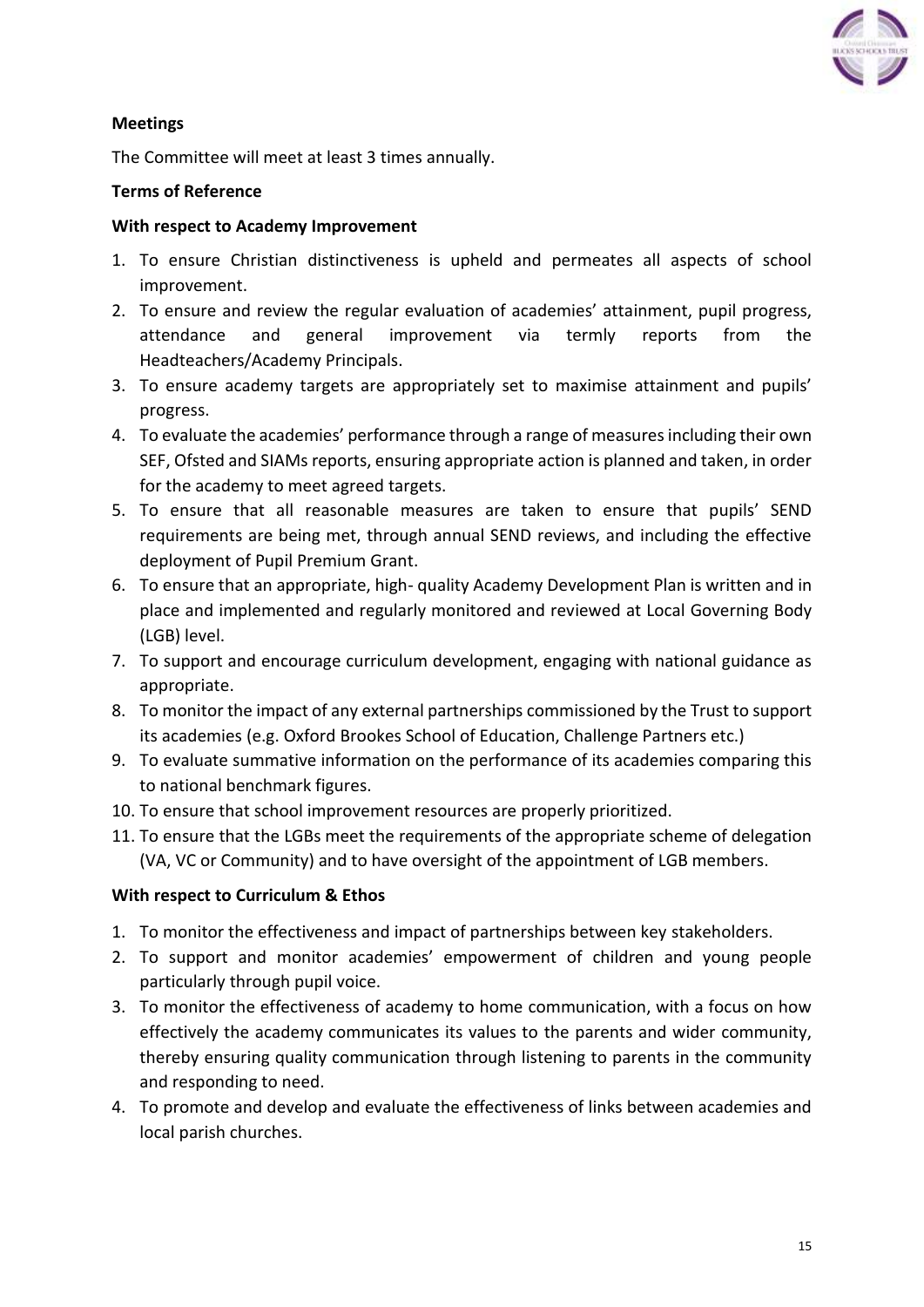

- 5. To monitor the pastoral care and safeguarding of children in member academies, including how the academy meets the needs of all learners through its distinctive Christian character.
- 6. To ensure that all ODBST schools are compliant with statutory safeguarding requirements and strategies.
- 7. To support and develop the Spiritual, Moral, Social and Cultural aspects of member academies, including the provision and impact of collective worship.
- 8. To monitor personal development, behaviour and welfare outcomes for member academies.
- 9. To provide Sex and Relationships and Sex Education, and Equality and Diversity Policies for member academies, monitoring and reviewing their implementation.
- 10. To promote and develop links between member academies and other faith organisations.
- 11. To monitor and critically evaluate the vision and values of the trust, ensuring effective communication of them to academies and other stakeholders.
- 12. To work collaboratively with the Diocesan Board of Education to support the fulfilment of its core aims and statutory responsibility for church academies.

# **With respect to Other Matters**

In exceptional circumstances, for example where the ODBST Calendar of Meetings indicates that there is no immediate meeting of the FRAPP Committee or the Full ODBST Board, policies that are normally the responsibility of these bodies may be considered, reviewed and approved by the AEC subject to the agreement of the appropriate FRAPP or Full Board Chair.

# **Taking Urgent Decisions**

Clearly it is best that all decisions are taken collectively by the Board or its Committees. However, there may be circumstances where an urgent decision needs to be taken but it is not possible to convene a meeting of the Board or its Committees or hold a quorate meeting.

In most cases, urgent decisions will be possible through email agreement with the item being emailed to all members of the Board or Committee and the Clerk, and agreement or otherwise being emailed (reply all) so that all members can take part in the discussion and the outcome noted by the Clerk to the Board.

However, the Chair (or in the absence of the Chair, the Vice Chair) of the full Trust Board or any of its Committees has the authority to take urgent action on matters that are delegated to that Board or Committee between meetings, where the delay in exercising a function is likely to be seriously detrimental to:

- the interests of the Trust
- an academy
- pupils or parents/carers at an academy
- or employees of the Trust.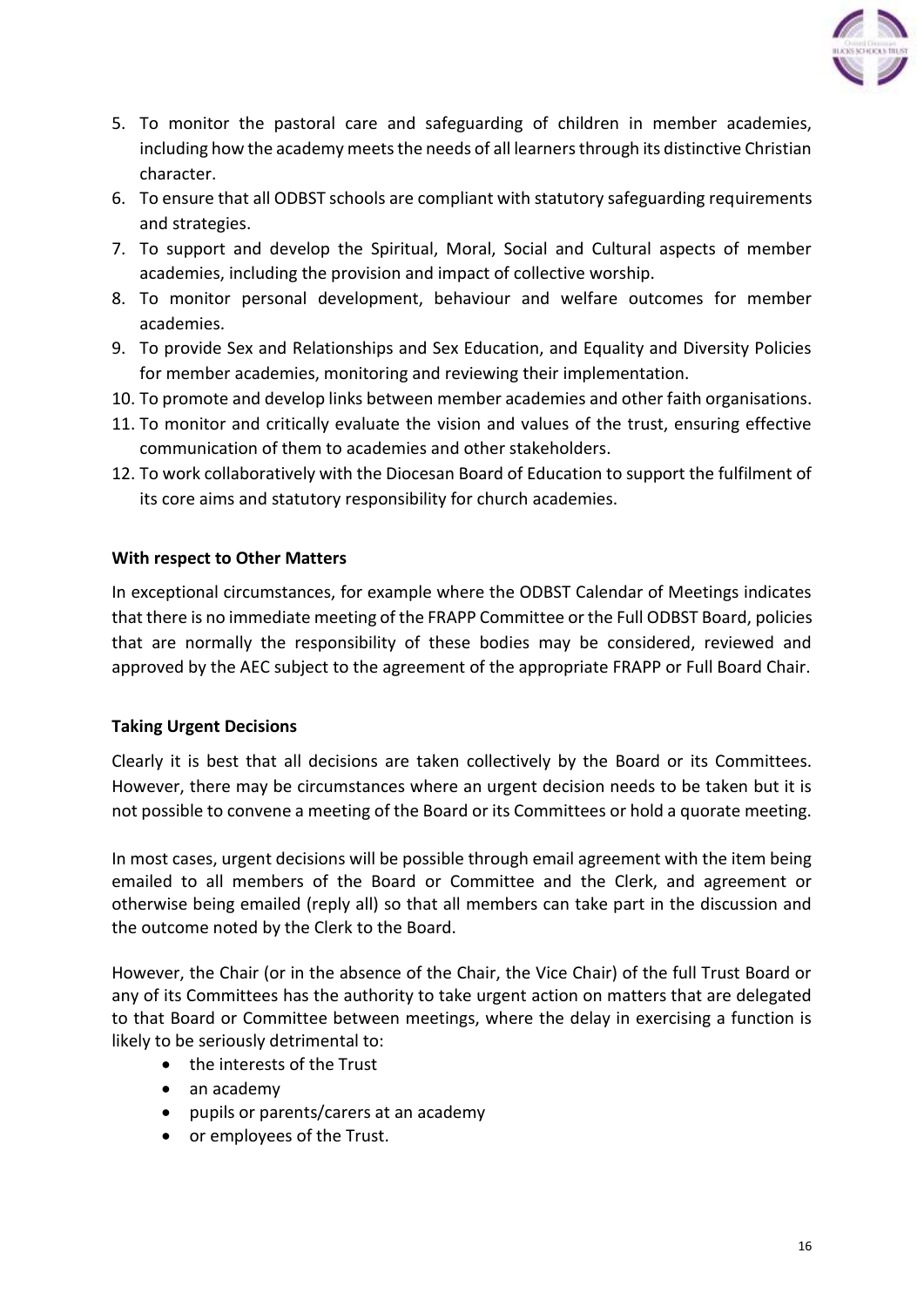

All such actions should be reported to the next meeting of the relevant Committee or Full Trust Board by the Chair or Clerk and noted in the minutes.

# **Powers of the Committee**

The Committee shall have the power to require explanations, documents or analysis to be provided by any member of the Trust Board or employee of the Trust and to make recommendations to Officers and Committees, or Trust Board at its next meeting. In the event of those recommendations not being accepted by Officers or Committees, the matter must be referred for consideration by the next full Trust Board meeting.

The Committee has full delegated decision-making powers other than for decisions involving additional expenditure in excess of funds delegated to it, which should be referred to the Board.

No vote on any matter may be taken unless a quorum is present. The Chair has a casting vote.

# **Recording and reporting of meeting**

A Clerk is appointed to the Committee, who will produce minutes of all meetings to be circulated with the agenda and papers of the next following full ODBST Trustees' meeting.

#### **Circulation of agendas and papers**

The Clerk is to work with the Chair and ODBST Trust Officers on the production of meeting agendas and papers, to be circulated in accordance with timeframe set out in the Articles of Association.

#### **Calendar of meetings**

The Clerk shall work with the Committee Chair, and the Chief Operating Officer, on the scheduling of a calendar of committee meetings which is sustainable with respect to the staffing capacity of the DBE.

#### **Review of terms of reference and membership**

The Committee terms of reference and membership are to be reviewed annually by the Board.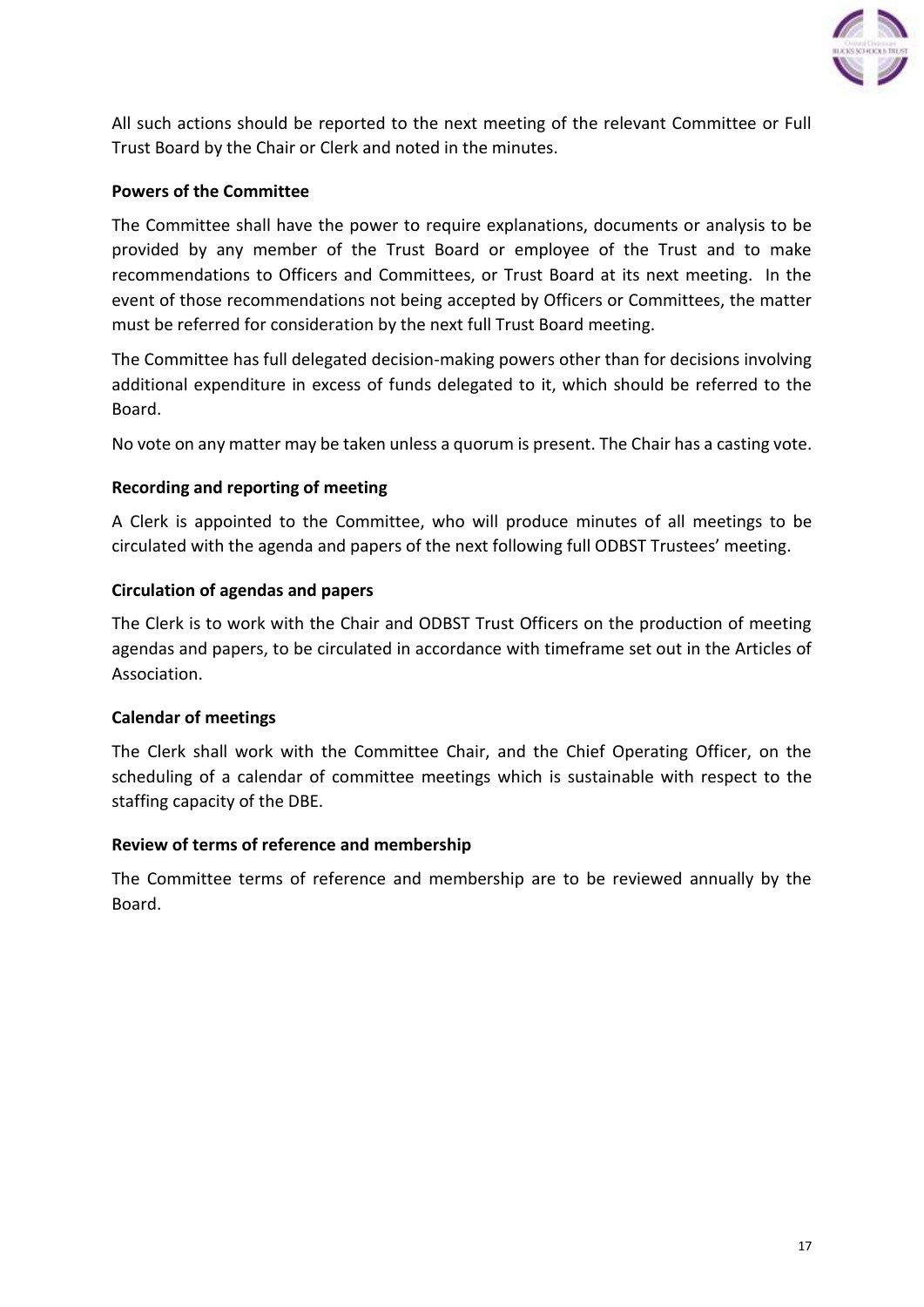

# <span id="page-18-0"></span>**Terms of Reference – Finance, Resources, Audit, Pay & Personnel Committee**

# **Purpose**

The specific purposes of the Finance Resource Audit Pay and Personnel Committee are to monitor the work of the trust in terms of its financial control and property matters, and to make appropriate recommendations on audit, pay and personnel matters to the board of ODBST.

# **Membership**

The Committee will comprise a minimum of three Trustees (including the Chair of the Committee) and up to three co-opted non-voting members appointed by the Board. The Committee may make recommendations for these appointments. The Chief Operating Officer will attend in an advisory capacity. The ODBST Finance Director will attend in an advisory capacity, as shall other Diocesan/Trust officers as appropriate.

Membership and terms of reference will be reviewed annually by the Board (see below).

#### **Chair**

The Chair of the Committee shall be a Trustee of ODBST and shall be elected by the Committee's members for a two-year term of office. An outgoing Chair may stand for reelection. The Chair shall be responsible for ensuring that agendas are produced, minutes of the meeting are taken and a report is presented to the subsequent board meeting.

#### **Quorum**

The quorum shall be three Trustees. (It is the responsibility of Trustees to alert the Clerk in the event of known non-attendance of meeting).

#### **Meetings**

The Committee will meet as necessary and at least three times per year.

#### **Terms of Reference**

#### **Finance**

- **1.** To recommend to the Board a Financial Manual of guidance incorporating all the finance policies and Schemes of Delegation which will apply to the Trust and all Academies within it.
- **2.** To review the Financial Manual annually, responding as appropriate to any recommendations from Internal or External Auditors, and to recommend it annually for review by the Board and thence for approval by the Board.
- **3.** To consider, as part of the conditions for joining the Trust, a financial due diligence report (to include a plan for the Financial Management and Governance Selfassessment, FMGS, schedule) from the Finance Director giving an assessment of the budget position and financial management, of each proposed new Trust member.
- **4.** To recommend to the Board annual budgets and three-year financial plans proposed by Headteachers and LGBs of member schools.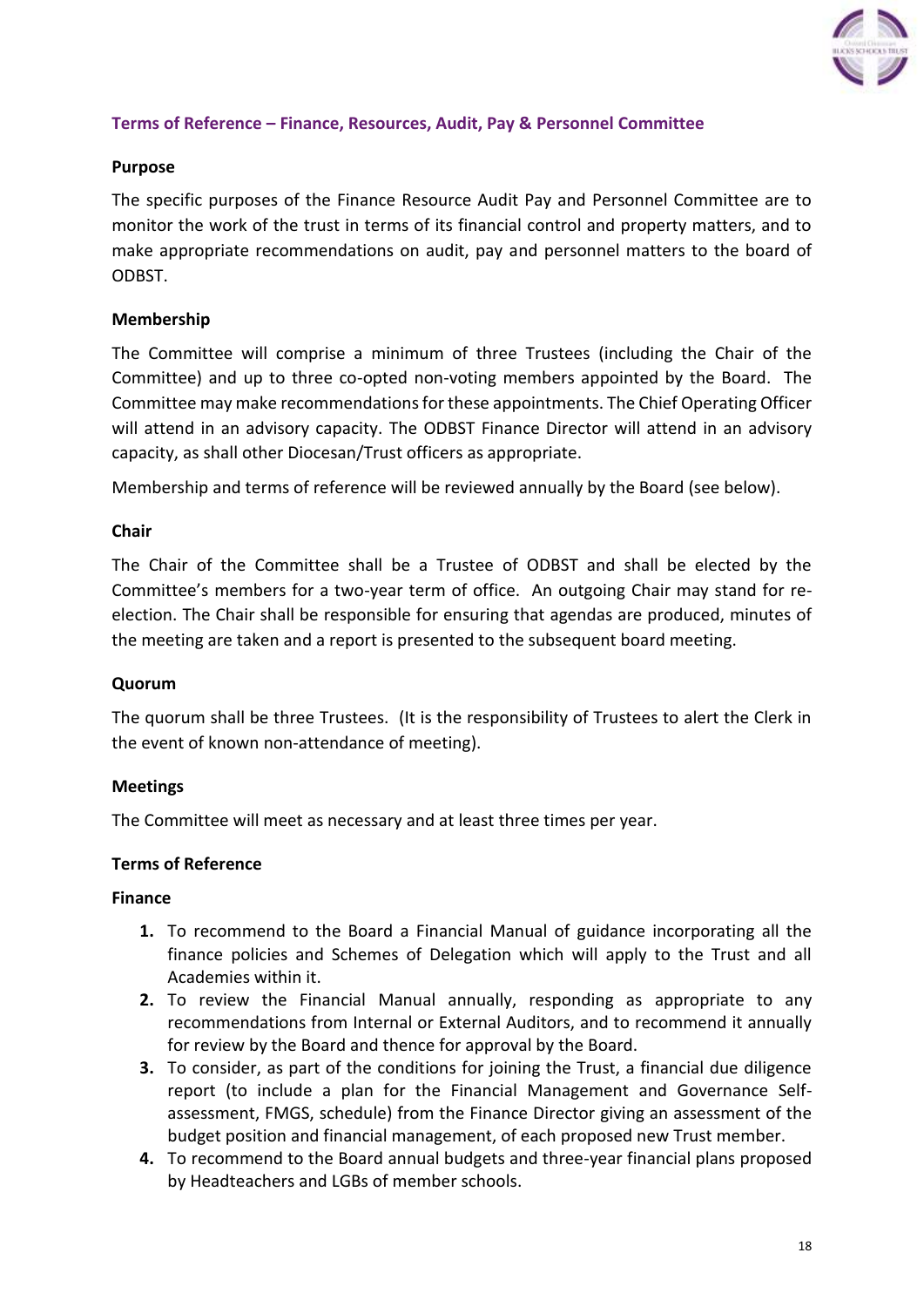

- **5.** To recommend to the Board the ODBST central budget and five-year financial plan, proposed by the Finance Director.
- **6.** To recommend to the Board the composite ODBST annual budget and three-year financial plans, for submission by the Finance Director to the ESFA.
- **7.** To recommend to the Board the financial projections which underpin the Trust's Strategic Plan.
- **8.** To consider reports and funding proposals from the trust's Academy Effectiveness Committee and from the Chief Executive and/or any other committee or working party of the Academy Trust.
- **9.** To consider and explore all means of external finance available to the Trust.
- **10.** To consider expenditure at levels which exceed the Finance Director's delegated level of authority, and to authorize to the delegated limits of the Committee or recommend to the Board (See Annex A of the Internal Financial Procedures Manual and the School's Scheme of Delegation).
- **11.** To consider regular budget monitoring reports, including monthly monitoring reports as required by the ESFA, and periodic strategic financial projections prepared by the Finance Director, and to submit reports to the Board on the budget position, together with any proposed corrective action to address significant variances between expenditure and budget.
- **12.** To review, where it is available, financial benchmarking to compare expenditure with similar schools/academies., and to advise the Board where appropriate.
- **13.** To recommend to the Board all regulatory financial documentation required by the funding agencies or other government agencies.
- 14. To determine the Trust schools' admissions arrangements, in line with the agreed Trust policy and the statutory requirements and to advise the Board of the outcome.
- **15.** To maintain a register of business and pecuniary interests for Trustees and Trust Members and ensure that a register is maintained at a local level for LGB governors, both with the support of the Trust's Governance Officer.
- **16.** To review annually all insurance arrangements for the Academy Trust.
- **17.** To receive reports from the Internal/External auditor following each monitoring visit. To consider Auditors' recommendations, and the executive's responses to them, and to oversee the implementation of such recommendations as are approved by the Committee.
- **18.** To recommend the annual review of Internal/External auditors to the Board, prior to the AGM.
- **19.** To recommend the triennial appointment of Internal/External Auditors to the Board.
- **20.** To recommend the annual Audit Plan to the Board.
- **21.** To approve and oversee the Business Continuity Plan, as proposed by the Chief Executive Officer.
- **22.** To review the Risk Register on, at least an annual basis, and the High Level Risk Register at every meeting.
- **23.** To agree the Annual Report and Accounts (in accordance with DfE/ESFA, Companies Act and Charity Commission requirements, as prepared by the Finance Director and Accountants) for approval by the Board and AGM and approve the procedure for their submission.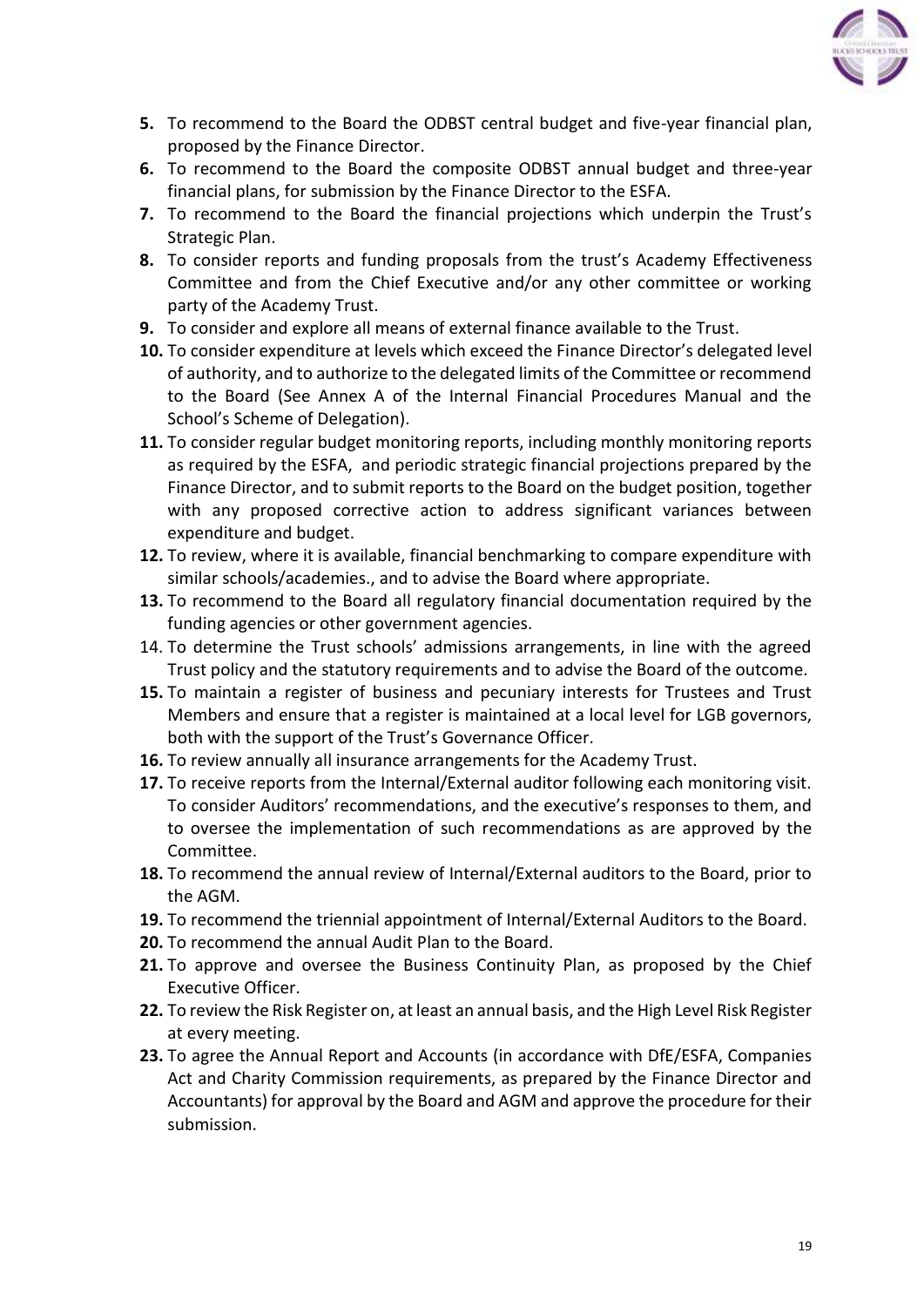

- **24.** In consultation with the Trust's Governance Officer, to approve, in accordance with the Appendix to the Scheme of Delegation of each member Academy, the terms of reference, constitution and membership of the LGB's Finance Committee.
- **25.** To review and ratify the LGB recommended Admissions policies.

# **Property and other areas**

- 1. To ensure that the Trust has a planned site maintenance and development programme strategy for the schools within the Trust, with appropriate timescales and costs.
- 2. To recommend to the Board updates to the Trust's Health & Safety Policy.
- 3. To oversee the operation of the Health & Safety Policy with respect to centrallyemployed staff.
- 4. To oversee the Health & Safety action plans of the individual school and ensuring that the Academy Trust takes all reasonable steps to comply with the Health and Safety at Work Act (1974) and related legislation.
- 5. To recommend the appointment of Property Services providers to the Board.
- 6. To oversee and monitor property services contracts, implementing the planned site maintenance strategy on behalf of the Board.
- 7. To oversee and monitor property services contractors implementing new build capital projects in the Trust's planned development programme and strategy.

# **Pay and Conditions**

- 1. To consider on behalf of the Trust external directives with the potential to affect the pay and conditions of the Trust's staff and make recommendations to the Board.
- 2. To review the salaries of centrally employed staff each year, taking account of any recommendations made by officers of the Trust in respect of the annual appraisal process.
- 3. To review and recommend to the Board changes to the pay policy, having taken appropriate consultation through the Trust's consultative mechanism.
- 4. To establish arrangements and monitoring facilities to achieve the aims of the Trust's pay policy in a fair and equitable manner.
- 5. To oversee and monitor the application of the criteria set out in the Trust's pay policy in determining matters relating to the pay of centrally employed staff.
- 6. To consider and approve recommendations for discretionary payments.
- 7. To consider and approve changes to job grading for existing/new posts.

# **Personnel**

- 1. To recommend to the Board updates to any pay and personnel related statutory and other policies to be adopted across all the Trust's schools- e.g. - e.g. appraisal, disciplinary, equality.
- 2. To approve a procedure for establishing appointment panels, where required, for staff at Headteacher and Deputy Headteacher level.
- 3. To advise the Trust on the implication(s) of any changes in employment legislation affecting its operation and activity.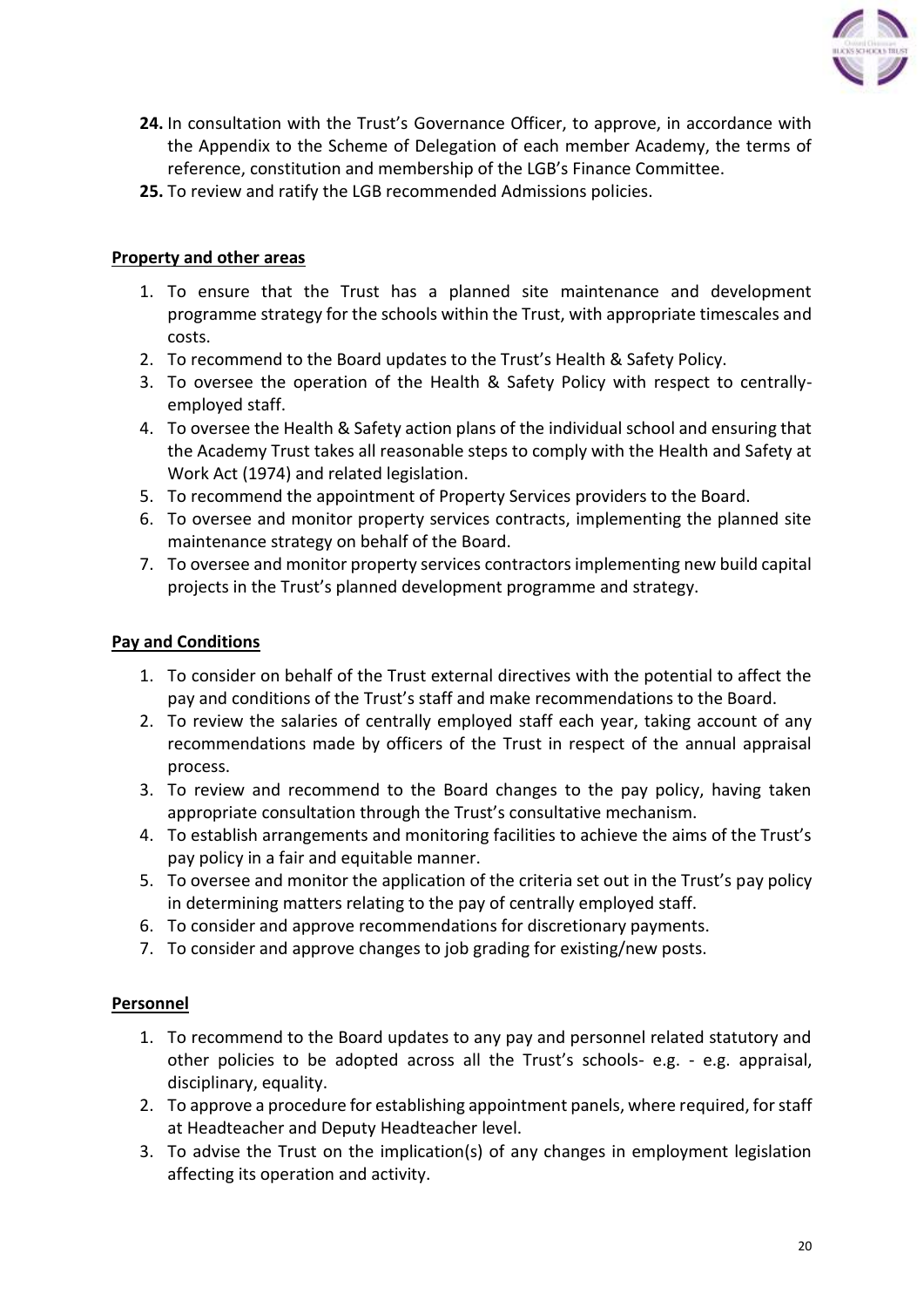

- 4. To receive, consider and approve changes to the management structure of the Trust's member schools.
- 5. To be notified of any disciplinary/grievance, and provide support as appropriate., as set out in the relevant Trust policies.
- 6. To hear appeals against dismissal, as set out in the Trust's policies.

# **Other Matters**

In exceptional circumstances, for example where the ODBST Calendar of Meetings indicates that there is no immediate meeting of the AEC or the Full ODBST Board, policies that are normally the responsibility of these bodies may be considered, reviewed and approved by the FRAPP Committee subject to the agreement of the appropriate AEC or Full Board Chair.

# **Taking urgent decisions**

Clearly it is best that all decisions are taken collectively by the Board or its Committees. However, there may be circumstances where an urgent decision needs to be taken but it is not possible to convene a meeting of the Board or its Committees or hold a quorate meeting. In most cases, urgent decisions will be possible through email agreement with the item being emailed to all members of the Board or Committee and the Clerk, and agreement or otherwise being emailed (reply all) so that all members can take part in the discussion and the outcome noted by the Clerk to the Board. However, the Chair (or in the absence of the Chair, the Vice Chair) of the full Trust Board or any of its Committees has the authority to take urgent action on matters that are delegated to that Board or Committee between meetings, where the delay in exercising a function is likely to be seriously detrimental to:

- the interests of the Trust
- an academy
- pupils or parents/carers at an academy
- or employees of the Trust.

All such actions should be reported to the next meeting of the relevant Committee or Full Trust Board by the Chair or Clerk and noted in the minutes.

# **Powers of the Committee**

The Committee shall have the power to require explanations, documents or analysis to be provided by any member of the Trust Board or employee of the Trust and to make recommendations to Officers and Committees, or Trust Board at its next meeting. In the event of those recommendations not being accepted by Officers or Committees, the matter must be referred for consideration by the next full Trust Board meeting.

The Committee has full delegated decision-making powers other than for decisions involving additional expenditure in excess of funds delegated to it, which should be referred to the Board